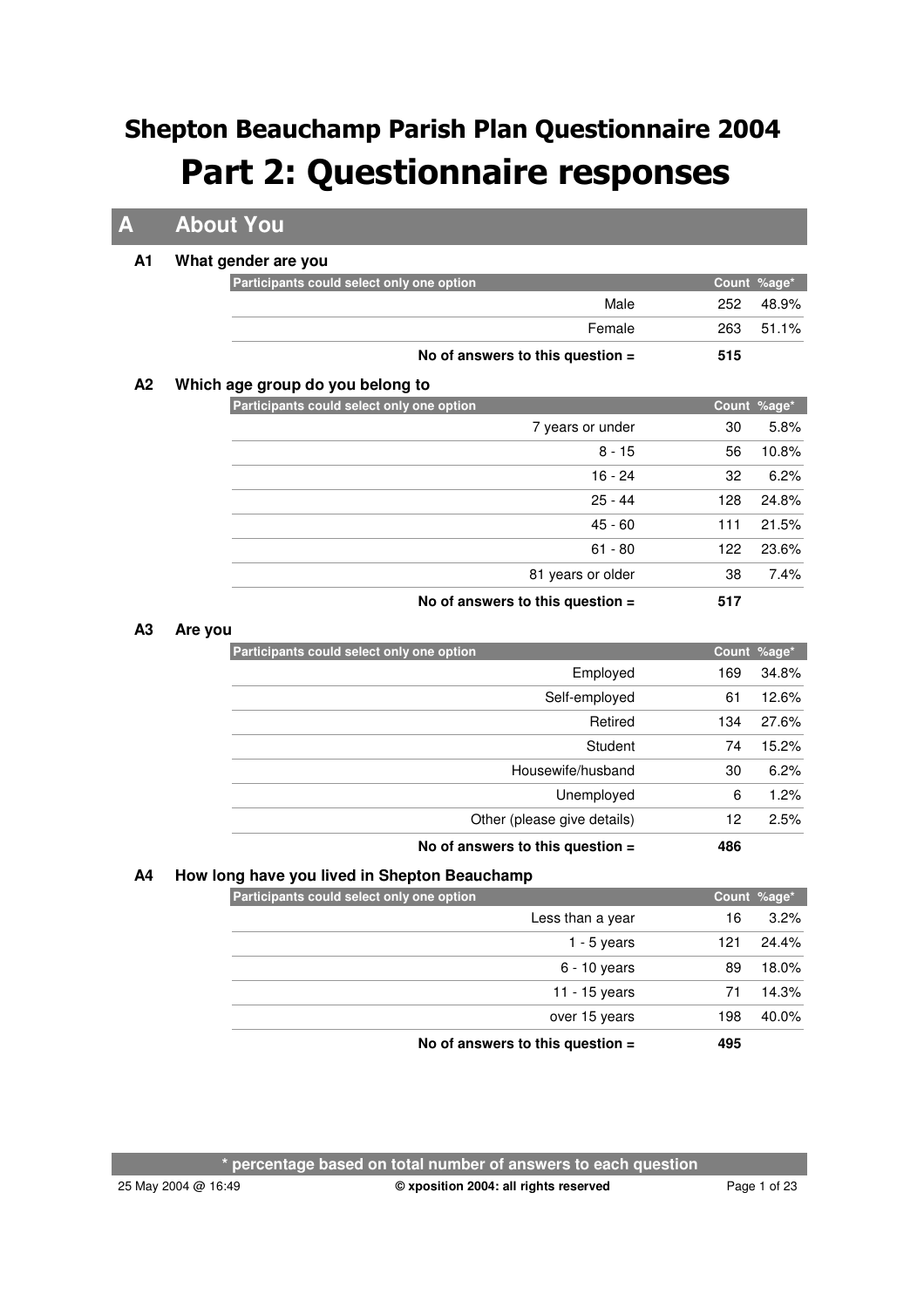## **A About You**

### **A5 How would you like to see Shepton Beauchamp change in the future**

| Participants could select only one option |     | Count %age* |
|-------------------------------------------|-----|-------------|
| No significant change                     | 286 | 65.1%       |
| More work and employment in the village   | 59  | 13.4%       |
| More retired people                       |     | $1.6\%$     |
| More families with children               | 76  | 17.3%       |
| Other (please give details)               | 11  | 2.5%        |
| No of answers to this question $=$        | 439 |             |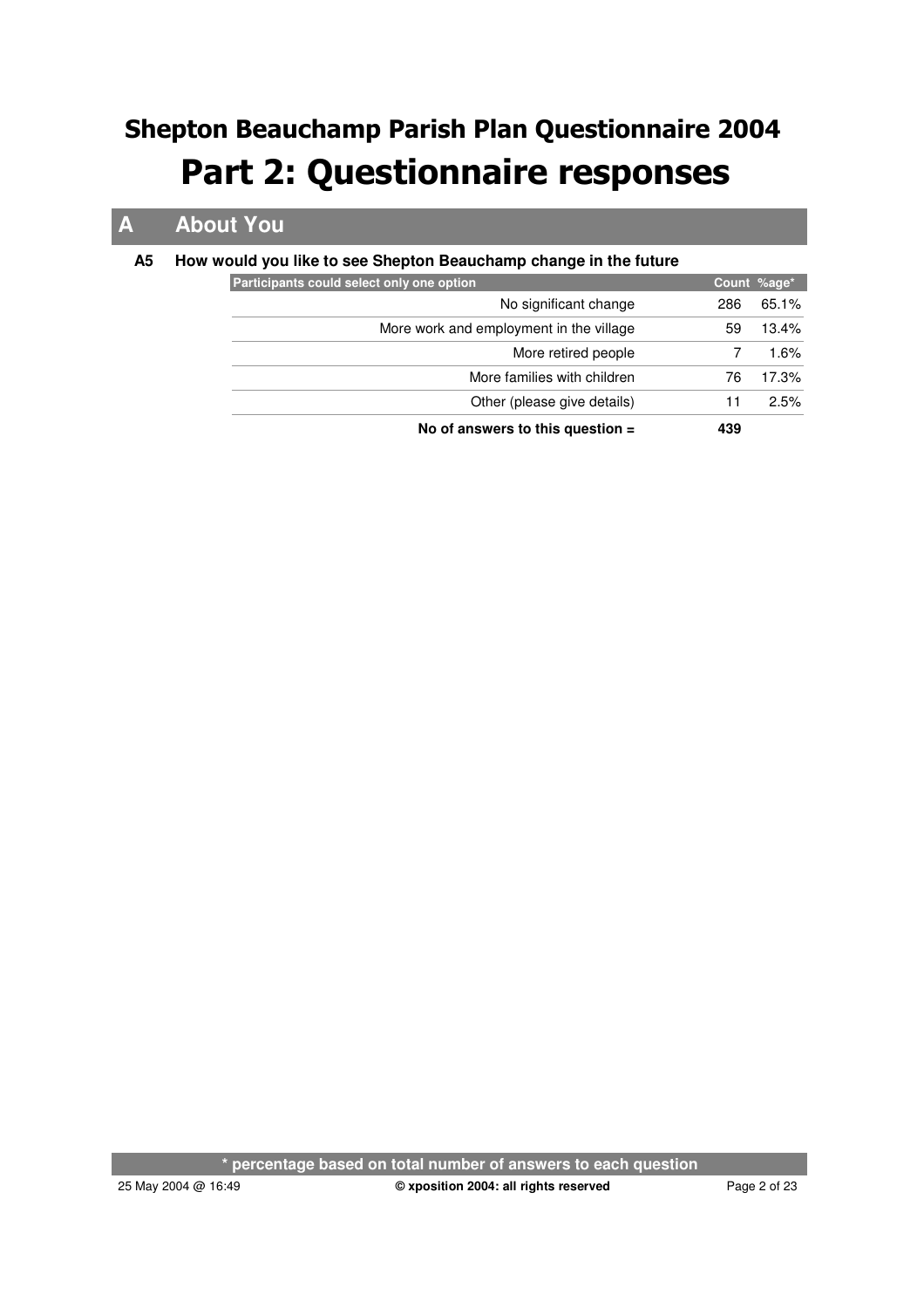## **B Leisure and Amenities**

#### **Do you feel there are adequate sports and leisure facilities FOR YOU in Shepton Beauchamp B1**

| Participants could select only one option |     | Count %age* |
|-------------------------------------------|-----|-------------|
| Yes                                       | 175 | 38.3%       |
| No                                        | 204 | 44.6%       |
| No opinion                                | 78. | 17.1%       |
| No of answers to this question $=$        | 457 |             |

#### **Do you take part in any of the following activities that already take B2 place in Shepton Beauchamp?**

| Participants could select more than one option |     | Count %age* |
|------------------------------------------------|-----|-------------|
| Art Group                                      | 17  | 6.1%        |
| <b>Brownies</b>                                | 11  | 3.9%        |
| Beavers/Cubs                                   | 13  | 4.6%        |
| <b>Bell Ringing</b>                            | 15  | 5.4%        |
| Computer training                              | 2   | 0.7%        |
| Darts Team                                     | 6   | 2.1%        |
| <b>Football Club</b>                           | 20  | 7.1%        |
| <b>Gardening Society</b>                       | 38  | 13.6%       |
| <b>Golf Society</b>                            | 11  | 3.9%        |
| Ramblers                                       | 12  | 4.3%        |
| Reading Group                                  | 15  | 5.4%        |
| St Michaels Guild                              | 14  | 5.0%        |
| St Michaels Cleaning Club                      | 18  | 6.4%        |
| Seniors Club                                   | 19  | 6.8%        |
| <b>Table Tennis Club</b>                       | 15  | 5.4%        |
| Other (please give details)                    | 54  | 19.3%       |
| No of answers to this question =               | 280 |             |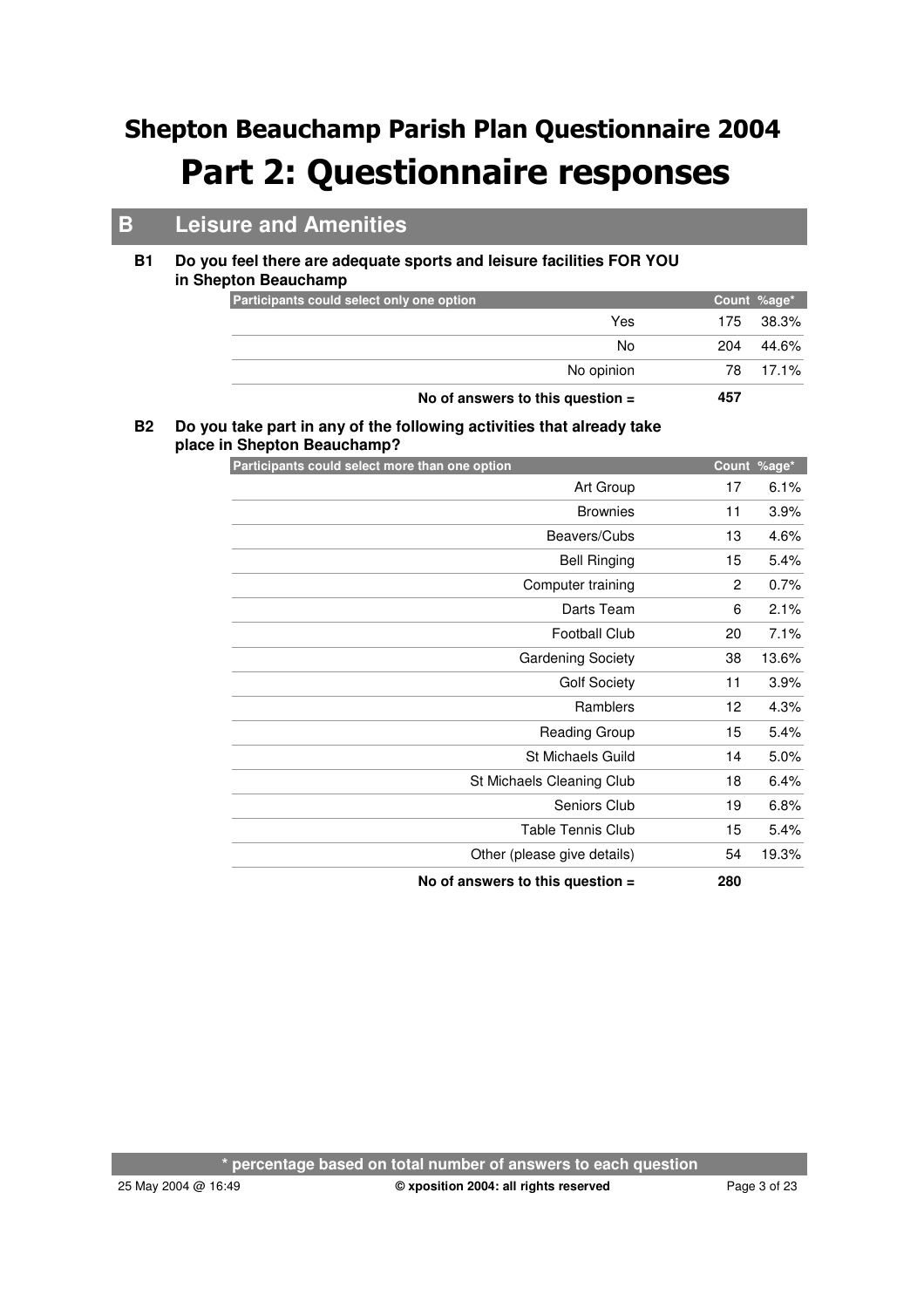## **B Leisure and Amenities**

#### **B3 If you do not take part in any leisure/sport activity is it because**

| Unsuitable times                   | 49  | 13.6% |
|------------------------------------|-----|-------|
| Access problems (physical)         | 8   | 2.2%  |
| Lack of facilities                 | 67  | 18.6% |
| No transport                       | 5   | 1.4%  |
| Poor publicity                     | 36  | 10.0% |
| Lack of baby sitters               | 13  | 3.6%  |
| Other (please give details)        | 34  | 9.4%  |
| No of answers to this question $=$ | 361 |       |

### **Would you use any of the following if they were provided in Shepton B4 Beauchamp**

| Participants could select more than one option |     | Count %age* |
|------------------------------------------------|-----|-------------|
| Tennis court                                   | 165 | 32.0%       |
| Badminton court                                | 134 | 26.0%       |
| Squash court                                   | 58  | 11.2%       |
| Skateboard park                                | 43  | 8.3%        |
| Mountain bike track                            | 86  | 16.7%       |
| Other (please give details)                    | 30  | 5.8%        |
| No of answers to this question $=$             | 516 |             |

#### **B5 Would you be interested in taking part in**

| Participants could select more than one option |     | Count %age* |
|------------------------------------------------|-----|-------------|
| Whist drive                                    | 17  | 4.1%        |
| Annual fun run                                 | 94  | 22.8%       |
| Theatre group                                  | 61  | 14.8%       |
| Bingo                                          | 53  | 12.9%       |
| Farmers market                                 | 76  | 18.4%       |
| Musical group                                  | 35  | 8.5%        |
| Dance classes                                  | 64  | 15.5%       |
| Other (please give details)                    | 12  | 2.9%        |
| No of answers to this question $=$             | 412 |             |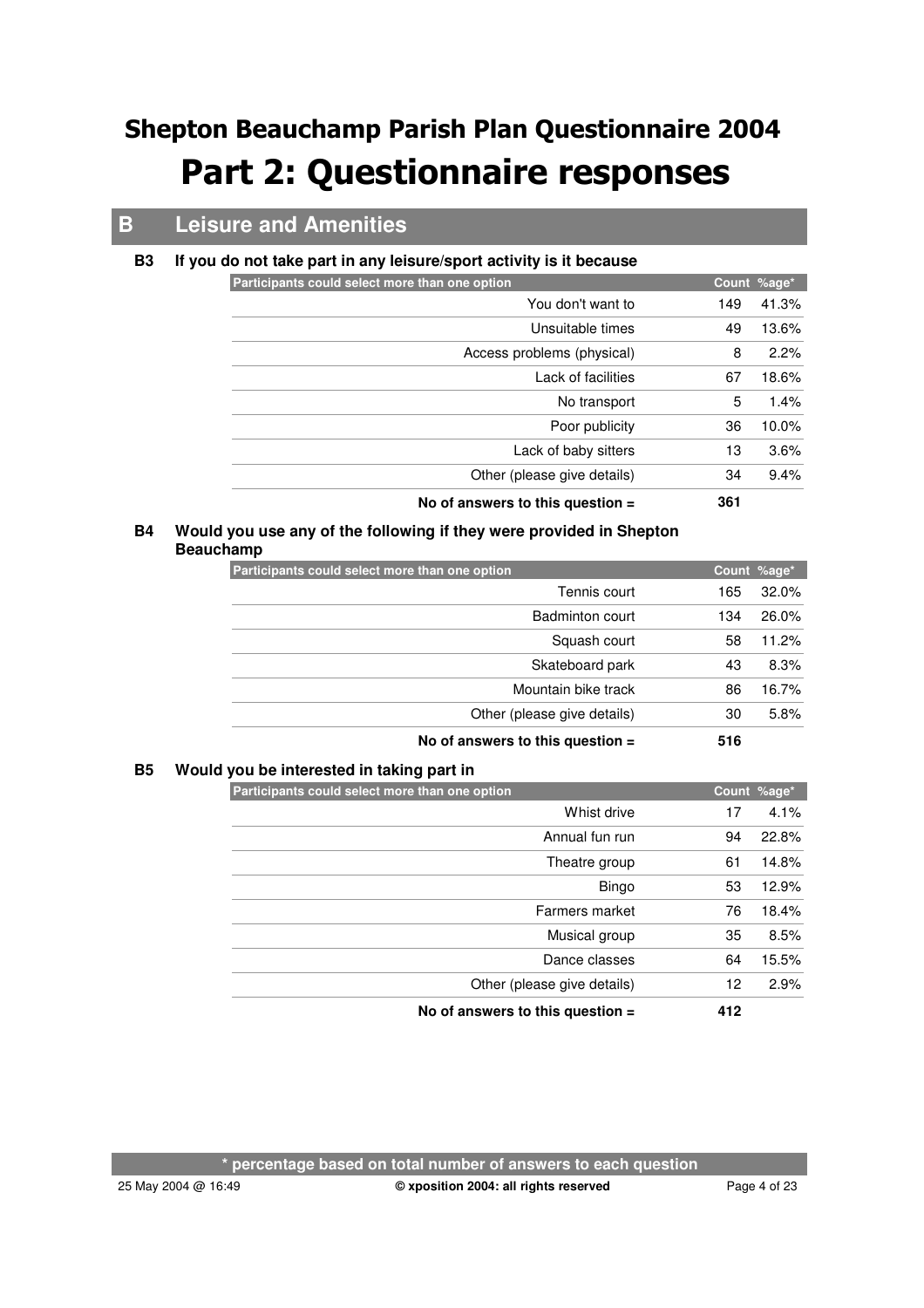## **B Leisure and Amenities**

#### **Do you feel that the Village Hall is adequate for the needs of Shepton Beauchamp B6**

|           | Participants could select only one option                    |     | Count %age* |
|-----------|--------------------------------------------------------------|-----|-------------|
|           | Yes                                                          | 283 | 65.7%       |
|           | No (please give reasons)                                     | 88  | 20.4%       |
|           | No opinion                                                   | 60  | 13.9%       |
|           | No of answers to this question =                             | 431 |             |
| <b>B7</b> | How important do you feel the church is to the community     |     |             |
|           | Participants could select only one option                    |     | Count %age* |
|           | Very important                                               | 152 | 33.0%       |
|           | Important                                                    | 227 | 49.3%       |
|           | Not very important                                           | 37  | 8.0%        |
|           | No opinion                                                   | 44  | 9.6%        |
|           | No of answers to this question =                             | 460 |             |
| B8a       | How often do you use the Shepton Beauchamp shop/post office  |     |             |
|           | Participants could select only one option                    |     | Count %age* |
|           | Daily                                                        | 168 | 35.7%       |
|           | Weekly                                                       | 204 | 43.4%       |
|           | Monthly                                                      | 18  | 3.8%        |
|           | Occasionally                                                 | 74  | 15.7%       |
|           | Never                                                        | 6   | 1.3%        |
|           | No of answers to this question =                             | 470 |             |
| B8b       | How often do you visit the Duke of York pub (bar/restaurant) |     |             |
|           | Participants could select only one option                    |     | Count %age* |
|           | Daily                                                        | 11  | 2.4%        |
|           | Weekly                                                       | 81  | 17.6%       |
|           | Monthly                                                      | 66  | 14.3%       |
|           | Occasionally                                                 | 223 | 48.4%       |
|           | Never                                                        | 80  | 17.4%       |

**No of answers to this question = 461**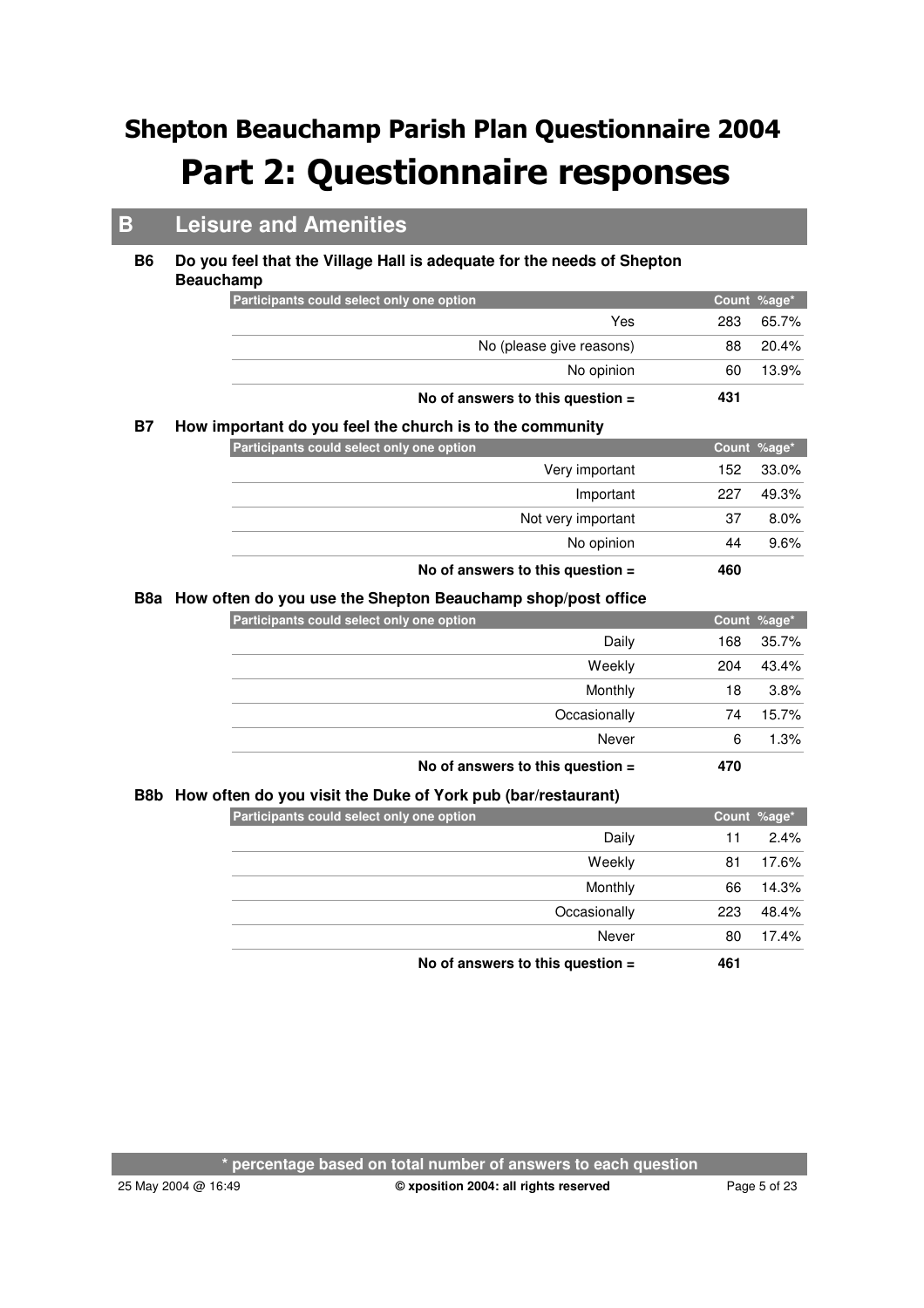## **B Leisure and Amenities**

#### **B8c How often do you use the butchers**

|                                           | No of anoware to this quastion $-$ | A21 |             |
|-------------------------------------------|------------------------------------|-----|-------------|
|                                           | Never                              | 131 | 30.4%       |
|                                           | Occasionally                       | 132 | 30.6%       |
|                                           | Monthly                            | 44  | 10.2%       |
|                                           | Weekly                             | 108 | 25.1%       |
|                                           | Daily                              | 16  | 3.7%        |
| Participants could select only one option |                                    |     | Count %age* |
|                                           |                                    |     |             |

#### **No of answers to this question = 431**

#### **B8d How often do you use the farm shops**

| Participants could select only one option |                                    |     | Count %age* |
|-------------------------------------------|------------------------------------|-----|-------------|
|                                           | Daily                              | 2   | 0.5%        |
|                                           | Weekly                             | 64  | 15.3%       |
|                                           | Monthly                            | 37  | 8.8%        |
|                                           | Occasionally                       | 197 | 47.0%       |
|                                           | Never                              | 119 | 28.4%       |
|                                           | No of answers to this question $=$ | 419 |             |

#### **How often do you use any other shops in Shepton Beauchamp B8e (please list)**

| Participants could select only one option |                                    |     | Count %age* |
|-------------------------------------------|------------------------------------|-----|-------------|
|                                           | Daily                              | 10  | 2.5%        |
|                                           | Weekly                             | 19  | 4.8%        |
|                                           | Monthly                            | 4   | 1.0%        |
|                                           | Occasionally                       | 221 | 56.1%       |
|                                           | Never                              | 140 | 35.5%       |
|                                           | No of answers to this question $=$ | 394 |             |

#### **B8f Do you use the mobile library**

| Participants could select only one option |     |     | Count %age* |
|-------------------------------------------|-----|-----|-------------|
|                                           | Yes | 45  | 9.9%        |
|                                           | No  | 389 | 85.5%       |
| Didn't know there was one                 |     | 21  | 4.6%        |
| No of answers to this question $=$        |     | 455 |             |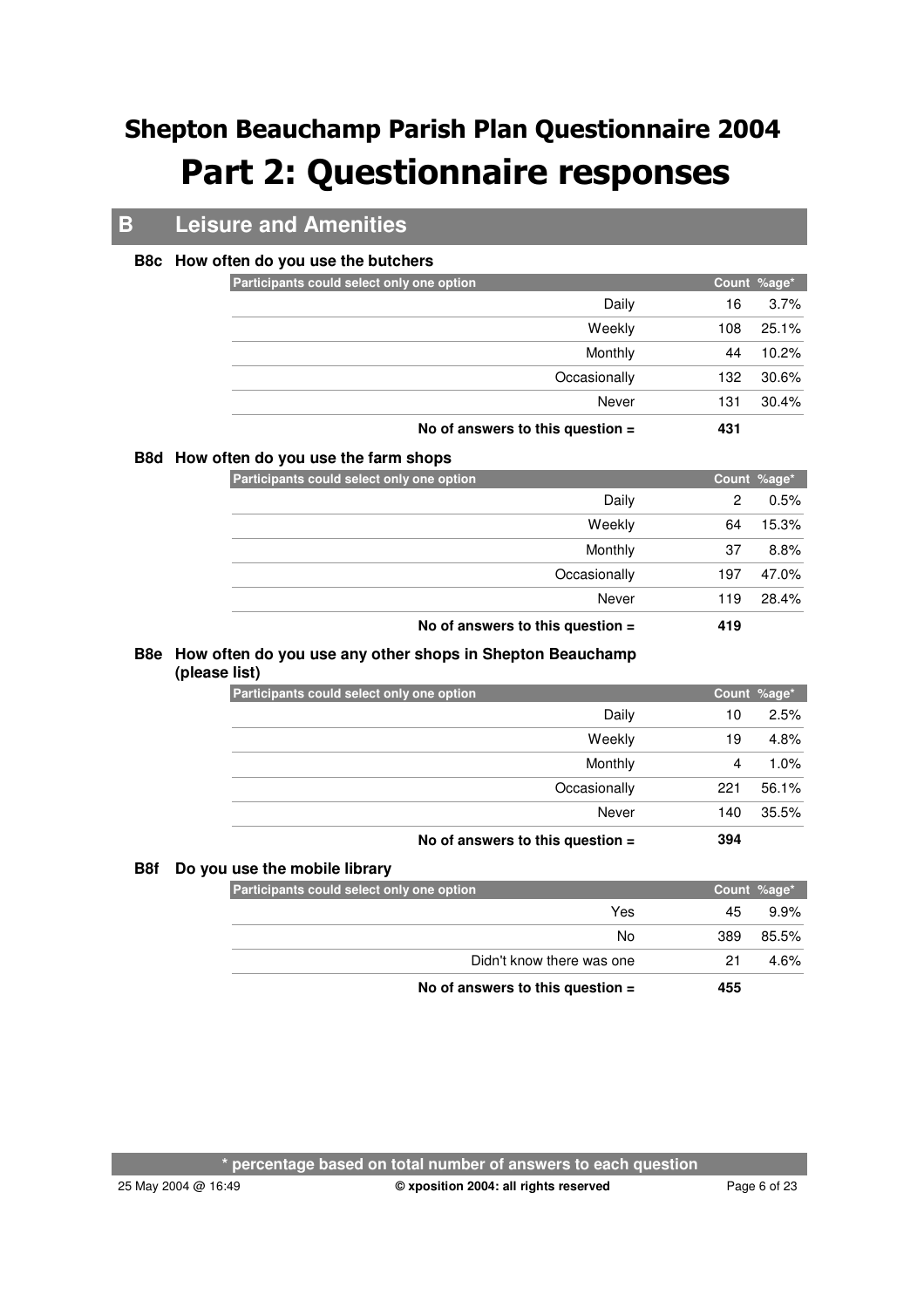## **C Communication in our Village**

#### **How well informed do you feel about what is going on in Shepton Beauchamp C1**

| Participants could select only one option |     | Count %age* |
|-------------------------------------------|-----|-------------|
| Well informed                             | 58  | 13.1%       |
| Reasonably informed                       | 286 | 64.6%       |
| <b>Badly informed</b>                     | 65  | 14.7%       |
| No opinion                                | 34  | 7.7%        |
| No of answers to this question $=$        | 443 |             |

### **Where do you usually get information about what is going on in C2 Shepton Beauchamp**

| Participants could select more than one option |      | Count %age* |
|------------------------------------------------|------|-------------|
| Shop windows                                   | 286  | 21.3%       |
| The Web                                        | 235  | 17.5%       |
| Local Paper                                    | 60   | 4.5%        |
| Parish notice board (near church)              | 144  | 10.7%       |
| Village Hall notice board                      | 83   | 6.2%        |
| Lamp post notices                              | 241  | 17.9%       |
| Word of mouth                                  | 284  | 21.1%       |
| Other (please give details)                    | 11   | 0.8%        |
| No of answers to this question $=$             | 1344 |             |

### **C3 Which of these do you find most useful**

| Participants could select only one option |     | Count %age* |
|-------------------------------------------|-----|-------------|
| Shop windows                              | 144 | 36.4%       |
| The Web                                   | 81  | 20.5%       |
| Local paper                               | 14  | 3.5%        |
| Parish notice board (near church)         | 14  | 3.5%        |
| Village Hall notice board                 | 8   | 2.0%        |
| Lamp post notices                         | 40  | 10.1%       |
| Word of mouth                             | 91  | 23.0%       |
| Other (please give details)               | 4   | 1.0%        |
| No of answers to this question $=$        | 396 |             |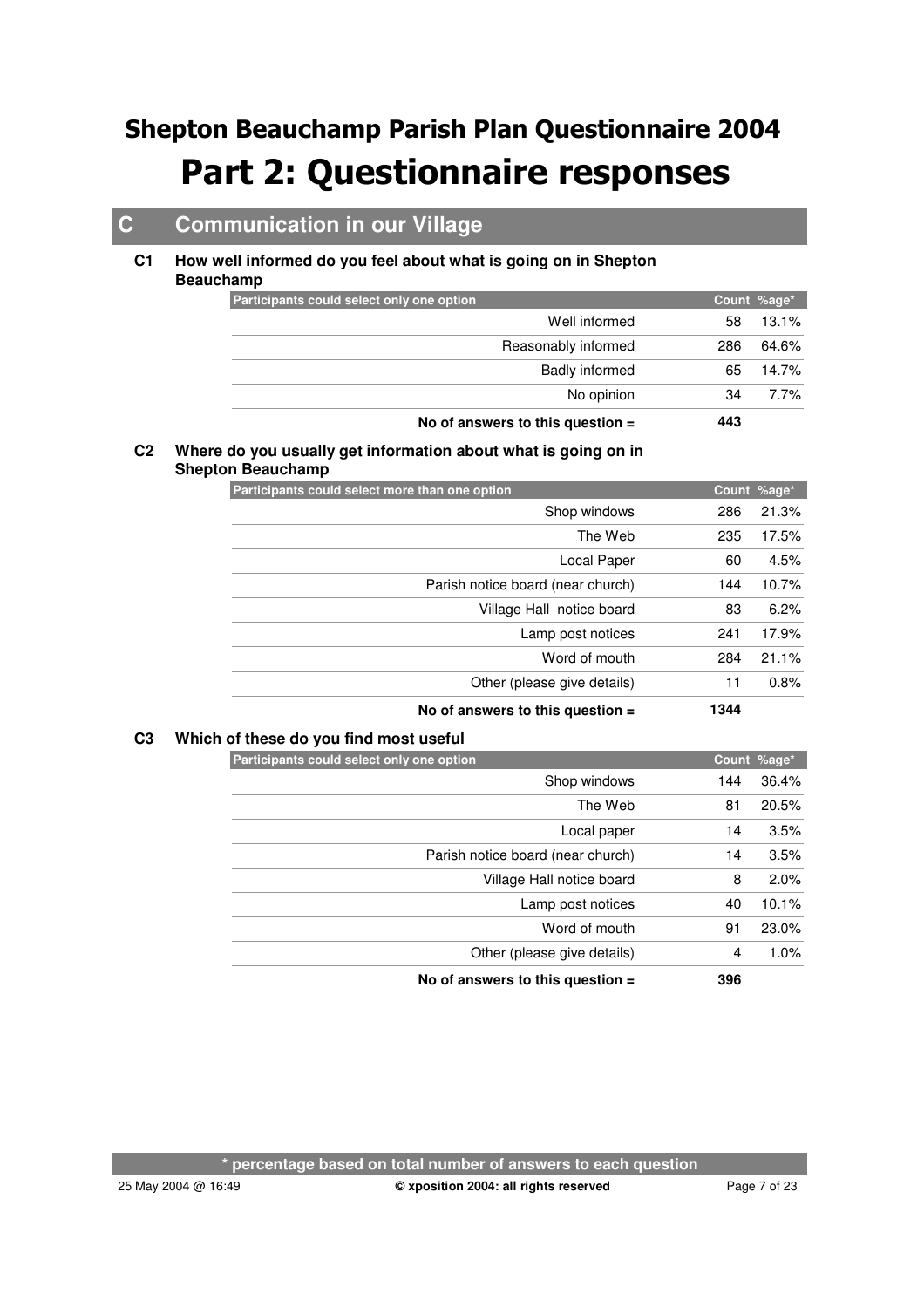## **C Communication in our Village**

#### **If it were possible, would you like to have a Shepton Beauchamp website with events and information C4**

| Participants could select only one option |     |     | Count %age* |
|-------------------------------------------|-----|-----|-------------|
|                                           | Yes | 202 | 47.2%       |
|                                           | No  | 98  | 22.9%       |
| No opinion                                |     | 128 | 29.9%       |
| No of answers to this question $=$        |     | 428 |             |

#### **If it were possible, would you like to be made aware of local activities C5 by email**

| Participants could select only one option |     | Count %age* |
|-------------------------------------------|-----|-------------|
| Yes                                       | 159 | 37.7%       |
| No                                        | 170 | 40.3%       |
| Don't have access to emails               |     | 22.0%       |
| No of answers to this question $=$        | 422 |             |

#### **If it were possible, would you like to have a Shepton Beauchamp newsletter C6**

| Participants could select only one option |     | Count %age* |
|-------------------------------------------|-----|-------------|
| Yes                                       | 299 | 69.1%       |
| No                                        | 49  | 11.3%       |
| No opinion                                | 85  | 19.6%       |
| No of answers to this question $=$        | 433 |             |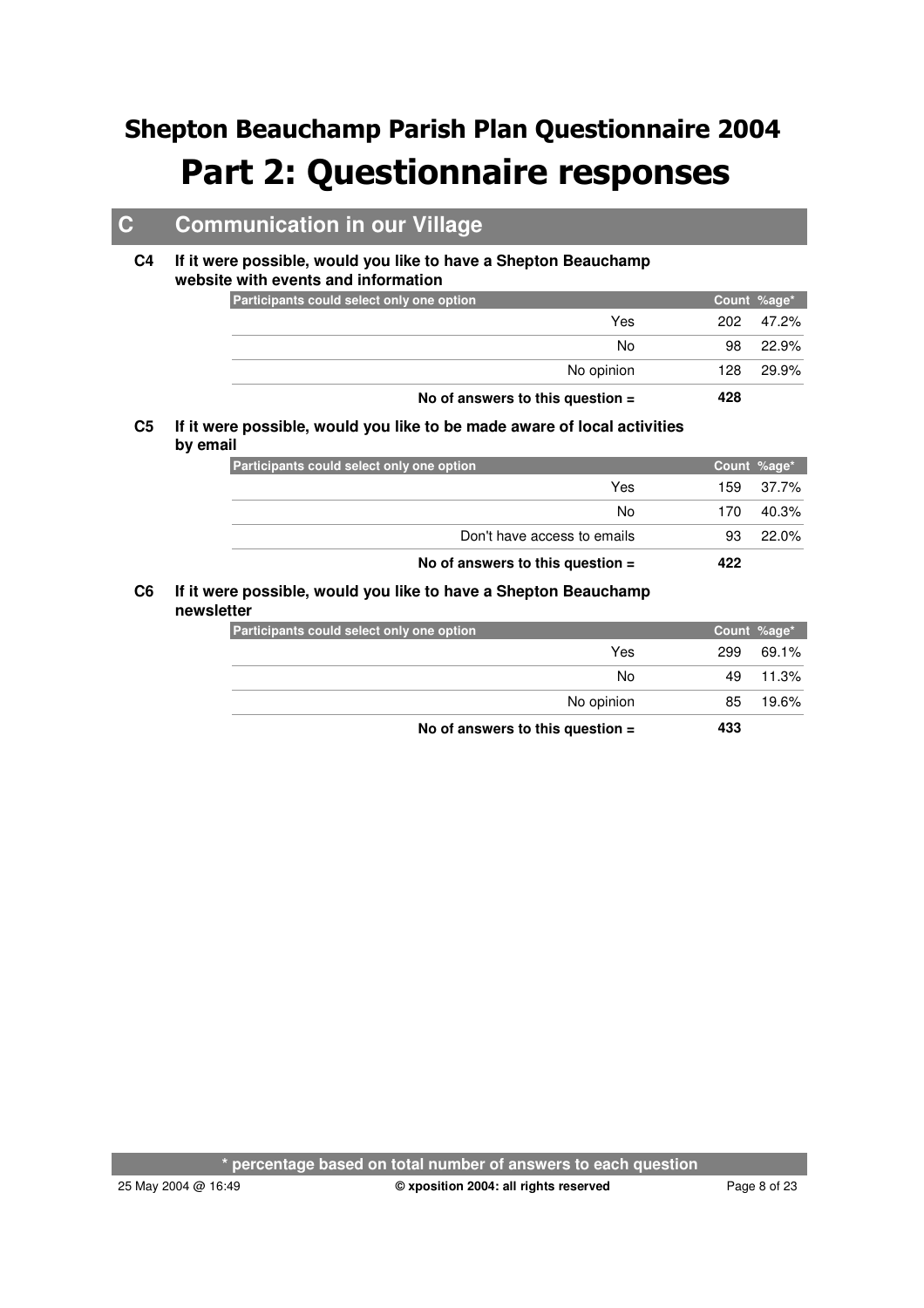### **D Community Safety**

#### **D1 Do any of the following worry you in Shepton Beauchamp**

| Participants could select more than one option |     | Count %age* |
|------------------------------------------------|-----|-------------|
| Theft                                          | 153 | 26.6%       |
| Car crime                                      | 76  | 13.2%       |
| Mugging                                        | 10  | 1.7%        |
| Vandalism                                      | 104 | 18.1%       |
| <b>Drunkenness</b>                             | 24  | 4.2%        |
| Harassment                                     | 12  | 2.1%        |
| Other (please give details)                    | 24  | 4.2%        |
| Not worried                                    | 172 | 29.9%       |
| No of answers to this question $=$             | 575 |             |

#### **D2 Are there any areas in Shepton Beauchamp where you feel unsafe**

| Participants could select only one option |     | Count %age* |
|-------------------------------------------|-----|-------------|
| Yes (please state where and when below)   | 25  | $5.9\%$     |
| No                                        | 354 | 83.7%       |
| No opinion                                | 44  | $10.4\%$    |
| No of answers to this question $=$        | 423 |             |

#### **Would you like to see any changes to the street lighting in Shepton D3 Beauchamp**

| Participants could select only one option |     | Count %age* |
|-------------------------------------------|-----|-------------|
| Yes (please state where below)            | 68  | 16.3%       |
| No                                        | 269 | 64.4%       |
| Don't know                                | 81  | 19.4%       |
| No of answers to this question $=$        | 418 |             |

#### **D4 Is your home within a Neighbourhood Watch Scheme**

| Participants could select only one option |     | Count %age* |
|-------------------------------------------|-----|-------------|
| Yes                                       | 150 | 35.7%       |
| No                                        | 80  | 19.0%       |
| Don't know                                | 190 | 45.2%       |
| No of answers to this question $=$        | 420 |             |

#### **D5 Would you be interested in joining a Neighbourhood Watch Scheme**

| Participants could select only one option |      | Count %age* |
|-------------------------------------------|------|-------------|
| Yes                                       | 172. | 45.4%       |
| No                                        | 130. | 34.3%       |
| Already belong to one                     |      | 20.3%       |
| No of answers to this question $=$        | 379  |             |

**\* percentage based on total number of answers to each question**

25 May 2004 @ 16:49 Page 9 of 23 **© xposition 2004: all rights reserved**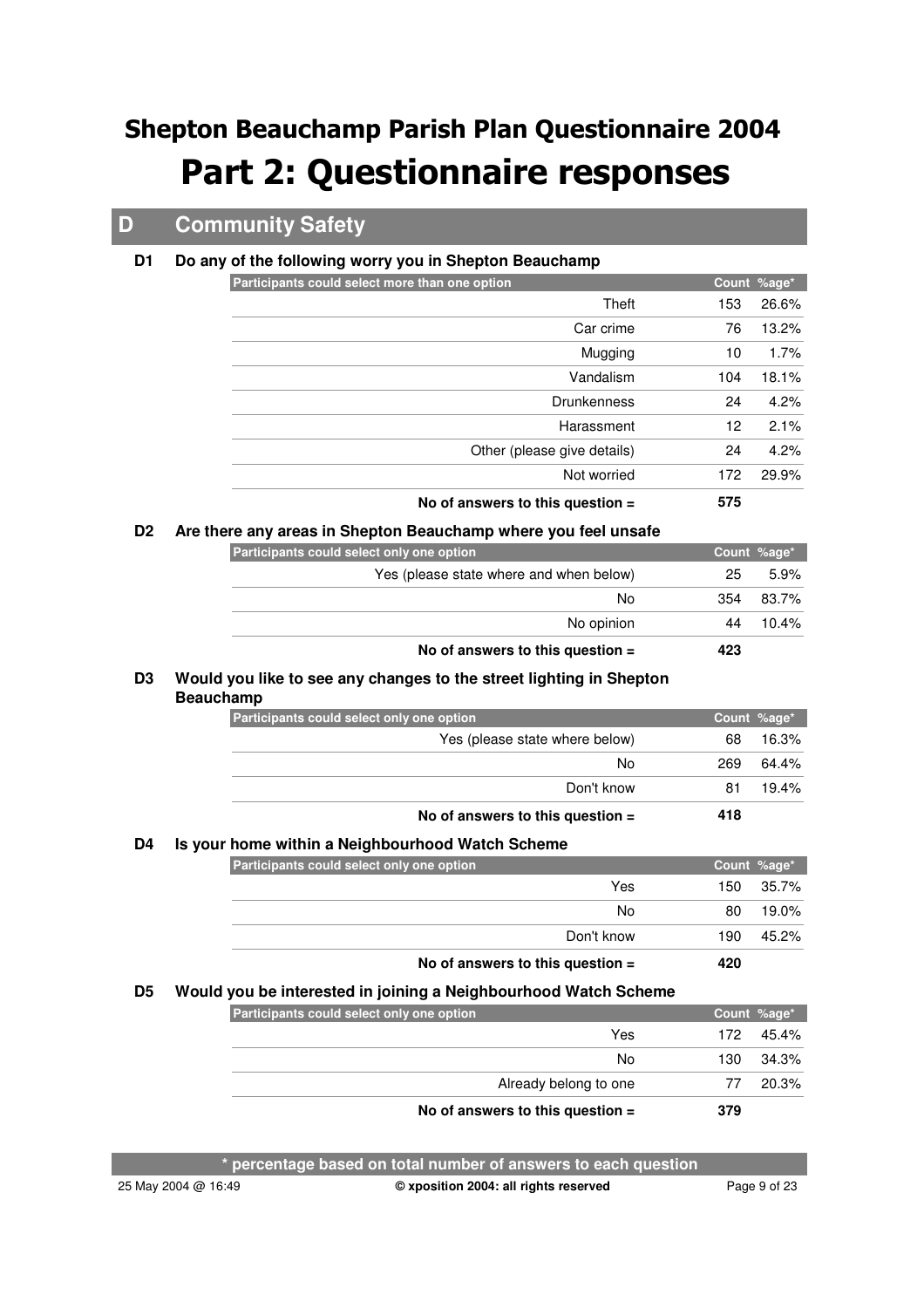## **D Community Safety**

### **D6 What do you feel about the police coverage of Shepton Beachamp**

| Participants could select only one option |            |     | Count %age* |
|-------------------------------------------|------------|-----|-------------|
|                                           | Good       | 6   | $1.4\%$     |
|                                           | Reasonable | 52  | 12.5%       |
|                                           | Poor       | 289 | 69.5%       |
|                                           | No opinion | 69  | 16.6%       |
| No of answers to this question $=$        |            | 416 |             |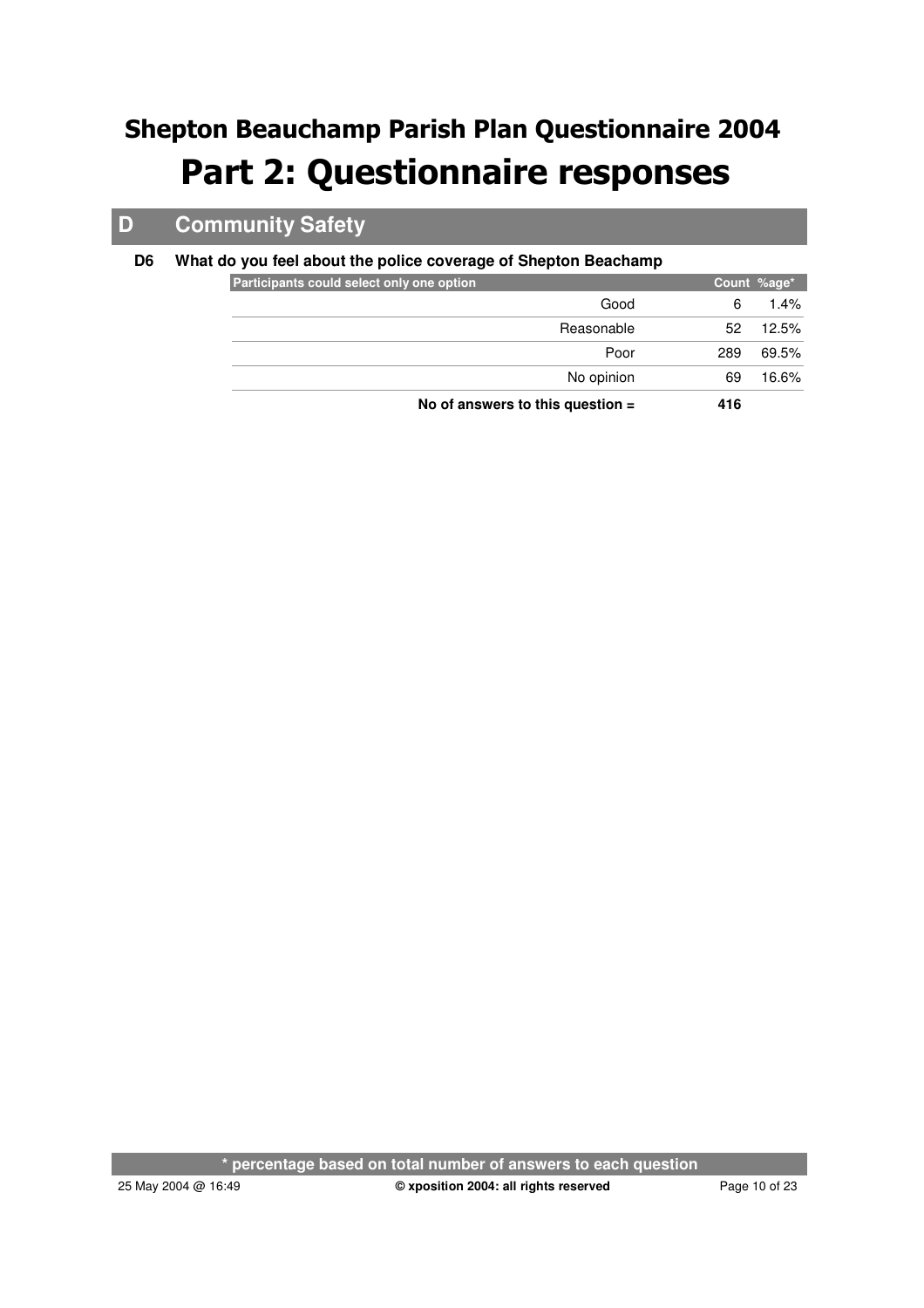## **E Health, Social Needs and Access to Services**

#### **Do you have a health problem or disability that affects your day-today living E1**

| Participants could select only one option | Count %age*  |
|-------------------------------------------|--------------|
| Yes                                       | 49 11.1%     |
| N٥                                        | 88.9%<br>391 |
| No of answers to this question $=$        | 440          |

#### **E2 Do you have any difficulty accessing any of the following services**

| Participants could select more than one option |                       |              | Count %age* |
|------------------------------------------------|-----------------------|--------------|-------------|
|                                                | Hospital              | 17           | 3.7%        |
|                                                | Doctor                | 29           | 6.4%        |
|                                                | Chemist               | 10           | 2.2%        |
|                                                | Chiropodist           | 11           | 2.4%        |
|                                                | Optician              | 9            | 2.0%        |
|                                                | Dentist               | 16           | 3.5%        |
|                                                | <b>District Nurse</b> | $\mathbf{2}$ | 0.4%        |
|                                                | Domestic care         | 1            | 0.2%        |
|                                                | No problems           | 359          | 79.1%       |
| No of answers to this question $=$             |                       | 454          |             |

### **E3 If you have mobility problems, do you use any of the following**

| Participants could select more than one option |    | Count %age* |
|------------------------------------------------|----|-------------|
| Wheelchair                                     | 9  | 17.3%       |
| Mobility scooter                               | 6  | 11.5%       |
| Walking frame                                  | 4  | 7.7%        |
| Walking stick(s)                               | 30 | 57.7%       |
| Guide dog                                      |    | 1.9%        |
| Other (please give details)                    | 2  | 3.8%        |
| No of answers to this question $=$             | 52 |             |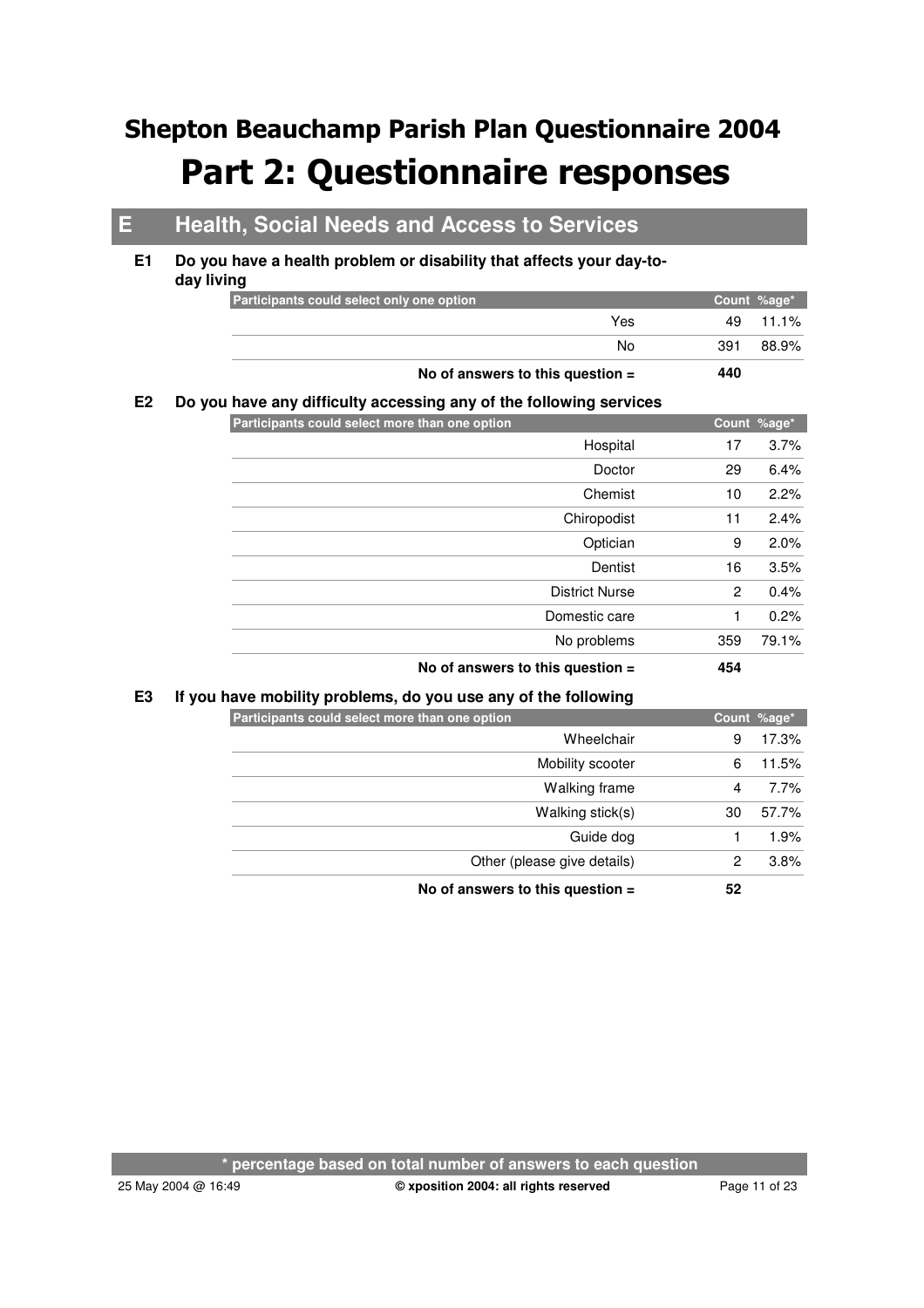## **E Health, Social Needs and Access to Services**

#### **E4 Do you have any problems with the following**

| Participants could select more than one option |     | Count %age* |
|------------------------------------------------|-----|-------------|
| Pavements and crossings                        | 61  | 15.0%       |
| Access to the Village Hall                     | 7   | 1.7%        |
| Access to the school                           | 15  | 3.7%        |
| Access to the shops and pub                    | 6   | 1.5%        |
| Access to the countryside                      | 24  | 5.9%        |
| Access to your home                            | 19  | 4.7%        |
| Other access problems                          | 6   | 1.5%        |
| No access problems                             | 270 | 66.2%       |
| No of answers to this question $=$             | 408 |             |

#### **Are there any changes that could be made to local services that would allow you to participate E5**

| Participants could select only one option |     | Count %age* |
|-------------------------------------------|-----|-------------|
| Yes (please state)                        |     | $2.2\%$     |
| No                                        | 313 | 97.8%       |
| No of answers to this question $=$        | 320 |             |

#### **E6 Are you an informal carer for someone with a disability or ill health**

| Participants could select only one option |     | Count %age* |
|-------------------------------------------|-----|-------------|
| Yes                                       | 26  | 6.8%        |
| No                                        | 355 | 93.2%       |
| No of answers to this question $=$        | 381 |             |

#### **E7 Do you feel you have enough support in your role as a carer**

| Participants could select only one option |  |  |                                    |     | Count %age* |
|-------------------------------------------|--|--|------------------------------------|-----|-------------|
|                                           |  |  | Yes                                | 13  | $3.8\%$     |
|                                           |  |  | No                                 |     | $3.2\%$     |
|                                           |  |  | Not applicable                     | 319 | 93.0%       |
|                                           |  |  | No of answers to this question $=$ | 343 |             |

### **E8 Is there a need for a Good Neighbour scheme in Shepton Beauchamp**

| Participants could select only one option |     | Count %age* |
|-------------------------------------------|-----|-------------|
| Yes                                       | 101 | 25.2%       |
| No                                        | 33  | 8.2%        |
| Already in a similar scheme               | 10  | 2.5%        |
| Don't know what it is                     | 155 | 38.7%       |
| No opinion                                | 102 | 25.4%       |
| No of answers to this question $=$        | 401 |             |

**\* percentage based on total number of answers to each question**

25 May 2004 @ 16:49 Page 12 of 23 **© xposition 2004: all rights reserved**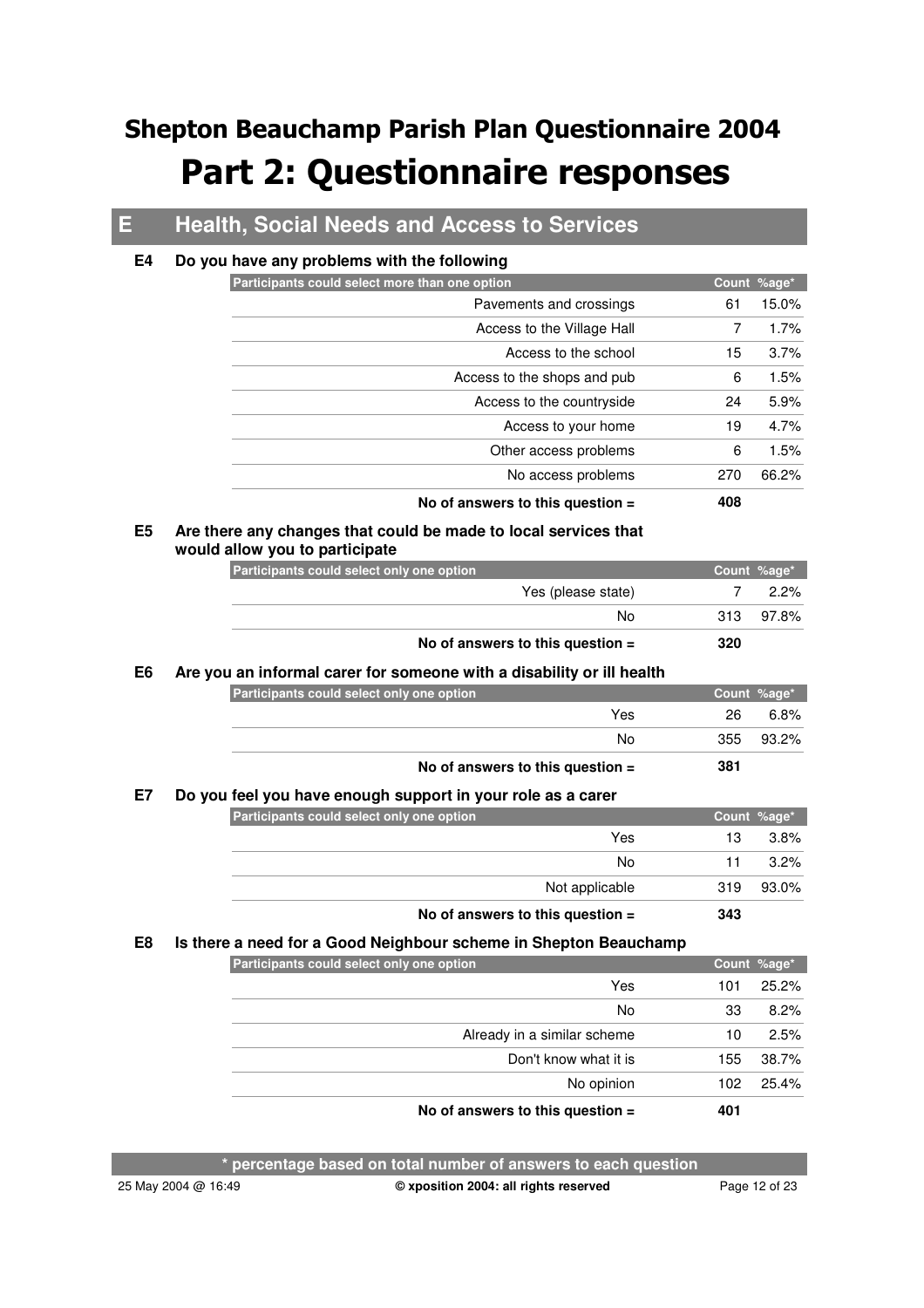## **F Public Transport**

### **F1 What is your main mode of transport within the local area**

| Participants could select only one option | Count %age*  |
|-------------------------------------------|--------------|
| Private car                               | 84.0%<br>362 |
| <b>Bus</b>                                | 4.4%<br>19   |
| <b>Bicycle</b>                            | 2.3%<br>10   |
| Motorbike/moped                           | 0.7%<br>3    |
| Wheelchair/mobility scooter               | 0.7%<br>3    |
| Walking                                   | 7.9%<br>34   |
| No of answers to this question $=$        | 431          |

### **F2 How often do you use the bus to/from Shepton Beauchamp**

| Participants could select only one option |                                    |     | Count %age* |
|-------------------------------------------|------------------------------------|-----|-------------|
|                                           | Daily                              | 5   | 1.2%        |
|                                           | Weekly                             | 16  | 3.7%        |
|                                           | Monthly                            | 9   | 2.1%        |
|                                           | Occasionally                       | 42  | 9.7%        |
|                                           | Never                              | 362 | 83.4%       |
|                                           | No of answers to this question $=$ | 434 |             |

#### **F3 How do you rate the bus routes**

| Participants could select only one option |                                    |     | Count %age* |
|-------------------------------------------|------------------------------------|-----|-------------|
|                                           | Good                               | 15  | 3.5%        |
|                                           | Reasonable                         | 49  | 11.6%       |
|                                           | Poor                               | 52  | 12.3%       |
|                                           | Don't use the bus                  | 307 | 72.6%       |
|                                           | No of answers to this question $=$ | 423 |             |

### **F4 How do you rate the frequency of buses**

| Participants could select only one option |     | Count %age* |
|-------------------------------------------|-----|-------------|
| Good                                      | 9   | 2.1%        |
| Reasonable                                | 48  | 11.3%       |
| Poor                                      | 61  | 14.3%       |
| Don't use the bus                         | 308 | 72.3%       |
| No of answers to this question $=$        | 426 |             |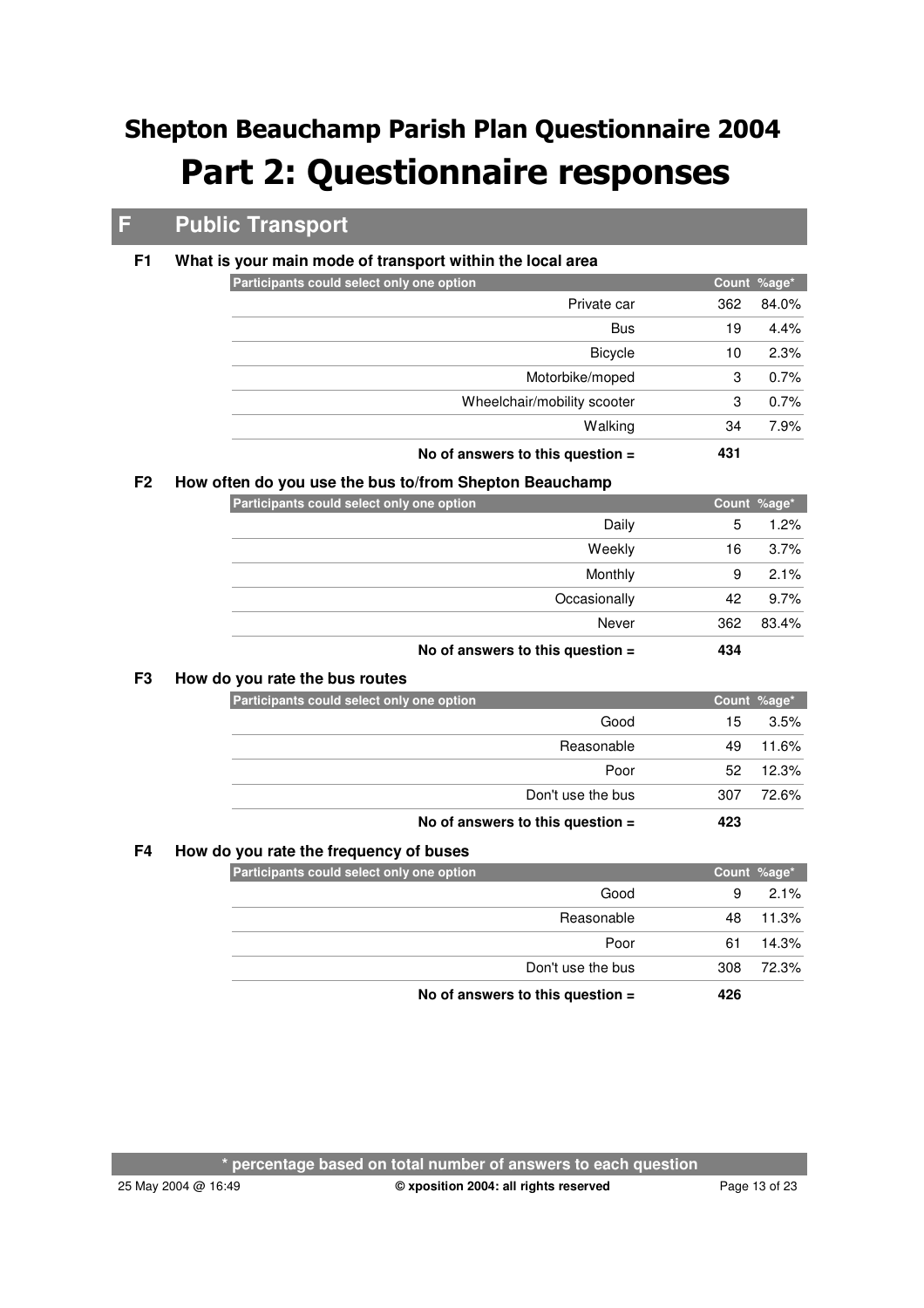## **F Public Transport**

#### **F5 How do you rate the reliability of the bus service**

| Participants could select only one option |     | Count %age* |
|-------------------------------------------|-----|-------------|
| Good                                      | 24  | $5.7\%$     |
| Reasonable                                | 51  | 12.1%       |
| Poor                                      | 18  | $4.3\%$     |
| Don't use the bus                         | 329 | 78.0%       |
| No of answers to this question $=$        | 422 |             |

### **F6 How do you rate the cost of the bus service**

| Participants could select only one option |               |     | Count %age* |
|-------------------------------------------|---------------|-----|-------------|
|                                           | Good value    | 18  | 4.3%        |
|                                           | About right   | 40  | 9.5%        |
|                                           | Too expensive | 25  | 5.9%        |
| Don't use the bus                         |               | 340 | 80.4%       |
| No of answers to this question $=$        |               | 423 |             |

#### **How do you rate the access of the buses provided (for disabled, elderly and babies/young children) F7**

|                                           | No of answers to this question $=$ | 413 |             |
|-------------------------------------------|------------------------------------|-----|-------------|
|                                           | Don't use the bus                  | 336 | 81.4%       |
|                                           | Poor                               | 30  | 7.3%        |
|                                           | Reasonable                         | 39  | 9.4%        |
|                                           | Good                               | 8   | 1.9%        |
| Participants could select only one option |                                    |     | Count %age* |

### **F8 If you have transport difficulties, which places are a problem to get to**

| Count %age* |     | Participants could select more than one option |
|-------------|-----|------------------------------------------------|
| 3.7%        | 17  | Chard                                          |
| 4.9%        | 23  | Crewkerne                                      |
| 1.7%        | 8   | <b>Ilminster</b>                               |
| 2.4%        | 11  | South Petherton                                |
| 2.2%        | 10  | <b>Street</b>                                  |
| 2.4%        | 11  | Taunton                                        |
| 6.0%        | 28  | Yeovil                                         |
| 1.1%        | 5   | Other location (please state)                  |
| 75.7%       | 352 | No problems                                    |
|             | 465 | No of answers to this question $=$             |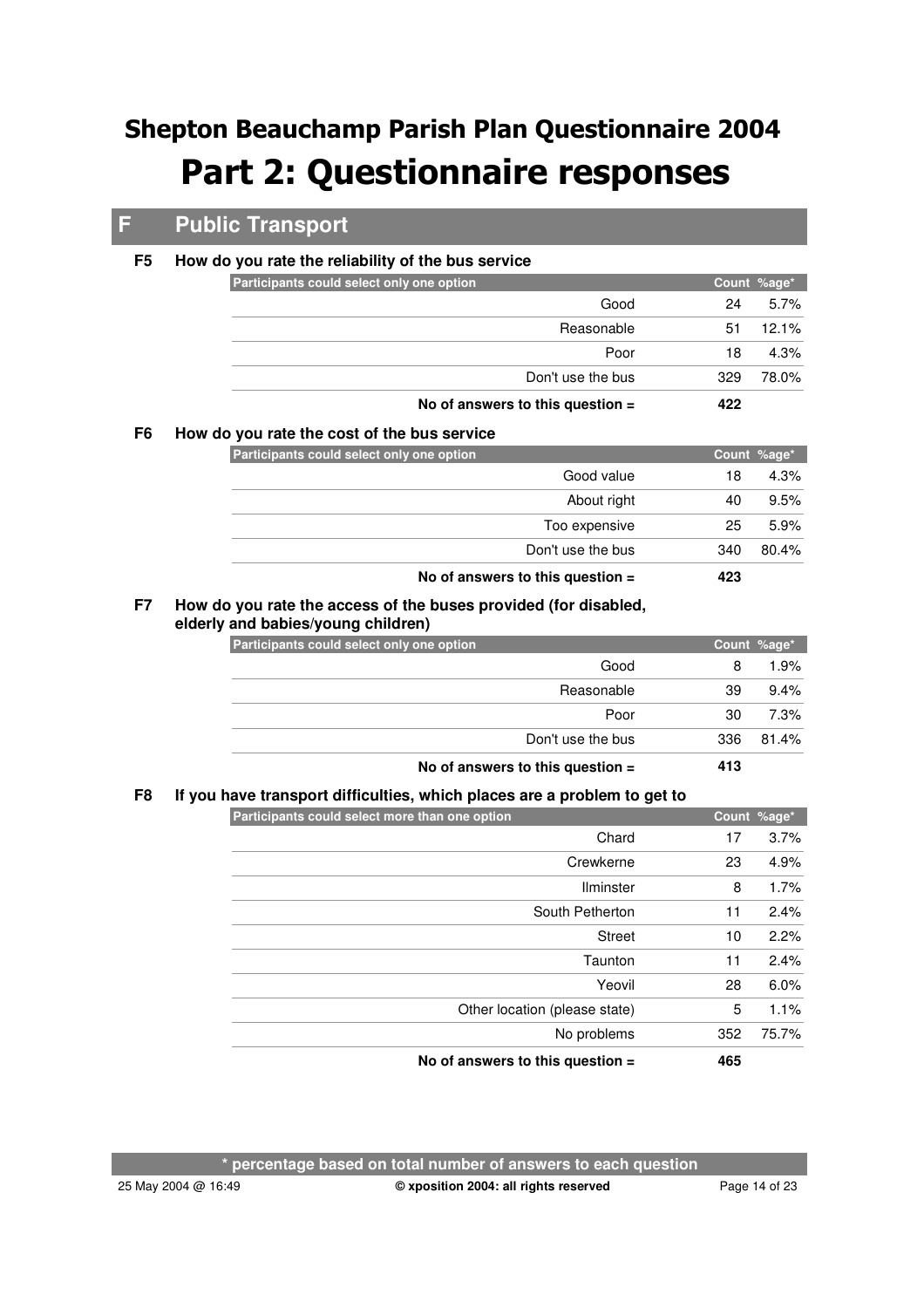## **F Public Transport**

### **F9 How often do you use the Voluntary Car Service**

| Participants could select only one option | Count %age* |          |
|-------------------------------------------|-------------|----------|
| Occasionally                              | 6           | $1.4\%$  |
| Never                                     | 281         | 67.9%    |
| Didn't know there was one                 | 127         | $30.7\%$ |
| No of answers to this question $=$        | 414         |          |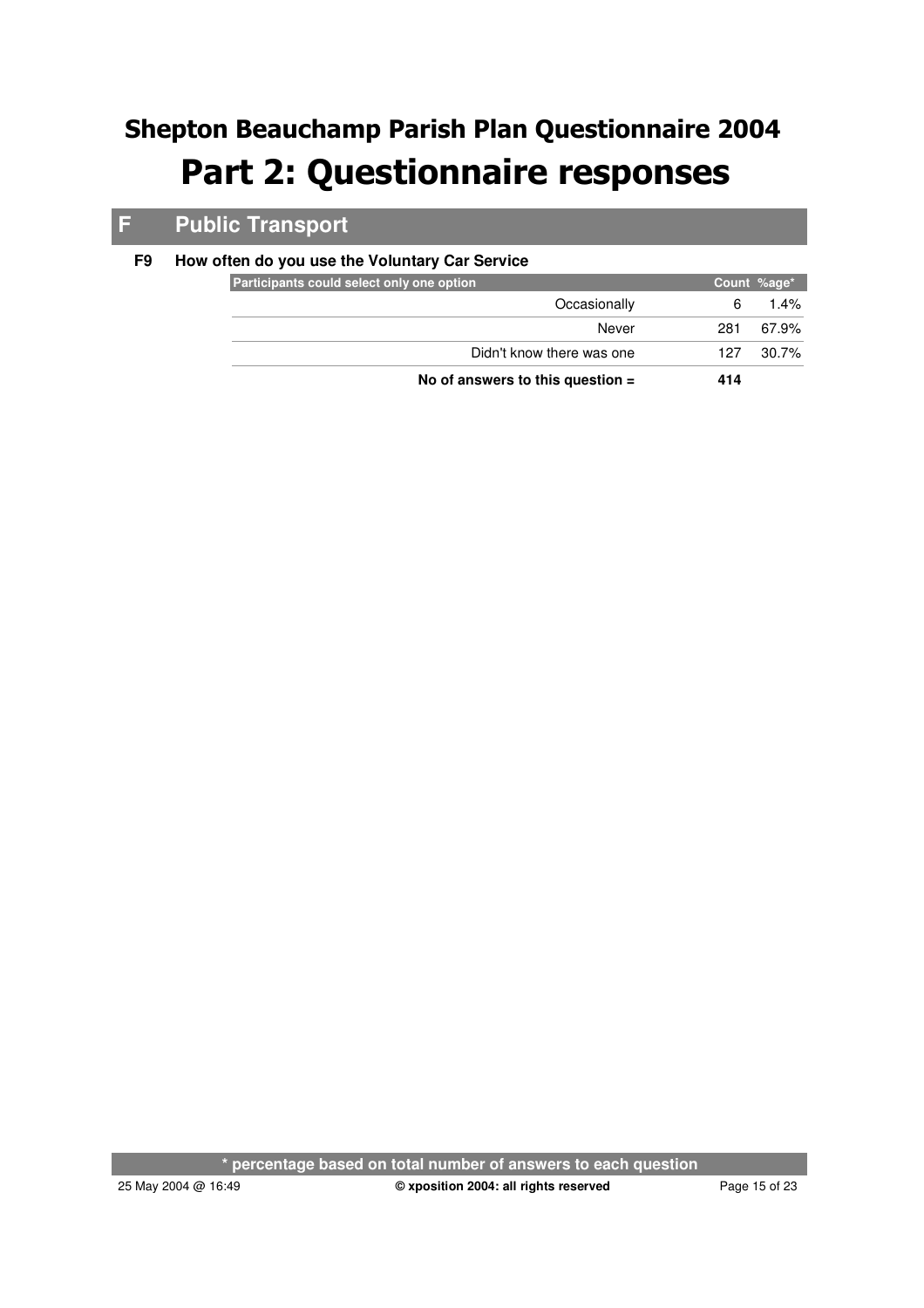## **G Cars and Traffic**

### **G1 What do you think of the roads in Shepton Beauchamp**

|    | Participants could select only one option               |             | Count %age* |
|----|---------------------------------------------------------|-------------|-------------|
|    | Good                                                    | 13          | 3.1%        |
|    | Reasonable                                              | 171         | 40.5%       |
|    | Poor                                                    | 227         | 53.8%       |
|    | No opinion                                              | 11          | 2.6%        |
|    | No of answers to this question =                        | 422         |             |
| G2 | What do you think of the pavements in Shepton Beauchamp |             |             |
|    | Participants could select only one option               |             | Count %age* |
|    | Good                                                    | 15          | 3.6%        |
|    | Reasonable                                              | 223         | 53.0%       |
|    | Poor                                                    | 168         | 39.9%       |
|    | No opinion                                              | 15          | 3.6%        |
|    | No of answers to this question =                        | 421         |             |
| G3 | Where do you usually park your vehicle(s)               |             |             |
|    | Participants could select more than one option          |             | Count %age* |
|    | Own drive/garage                                        | 203         | 47.1%       |
|    | Residents car park                                      | 25          | 5.8%        |
|    | On the road                                             | 79          | 18.3%       |
|    | Off the road                                            | 49          | 11.4%       |
|    | Don't have a car                                        | 75          | 17.4%       |
|    | No of answers to this question =                        | 431         |             |
| G4 | Do you have a problem parking                           |             |             |
|    | Participants could select only one option               | Count %age* |             |
|    |                                                         |             |             |

#### **G4 Do you have a problem parking**

| Participants could select only one option |                                    |     | Count %age* |
|-------------------------------------------|------------------------------------|-----|-------------|
|                                           | Frequently                         | 24  | 5.9%        |
|                                           | Occasionally                       | 82  | 20.3%       |
|                                           | Never                              | 227 | 56.2%       |
|                                           | Don't have a car                   | 71  | 17.6%       |
|                                           | No of answers to this question $=$ | 404 |             |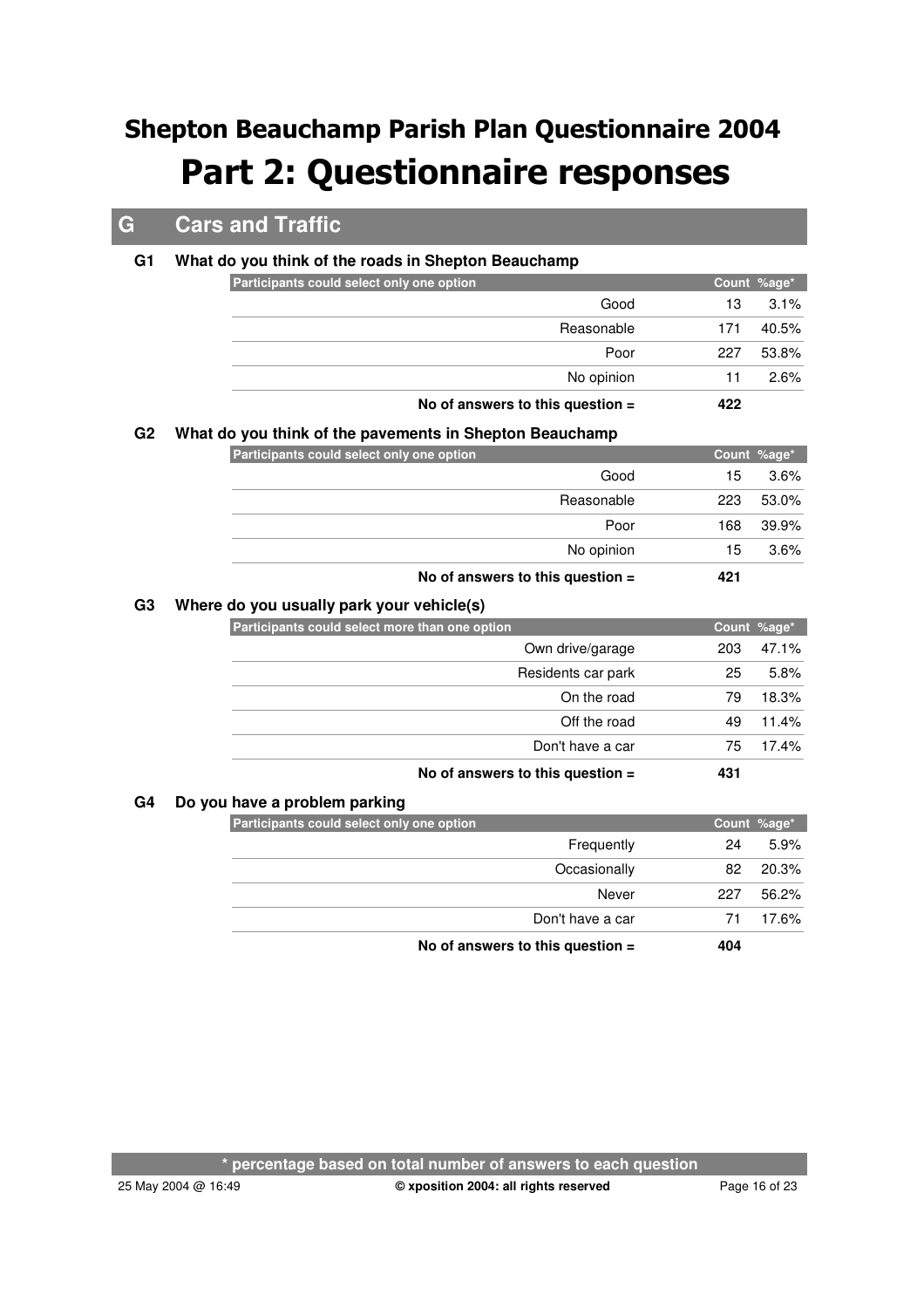## **G Cars and Traffic**

#### **Do you think that Shepton Beauchamp could be improved by any of the following G5**

| Participants could select more than one option |             |     | Count %age* |
|------------------------------------------------|-------------|-----|-------------|
| One-way traffic system                         |             | 62  | 7.2%        |
|                                                | Speed bumps | 86  | 10.0%       |
| 20mph speed limit                              |             | 170 | 19.8%       |
| Road narrowings (as in Merriott)               |             | 43  | 5.0%        |
| New road markings                              |             | 42  | 4.9%        |
| More off-road parking                          |             | 278 | 32.3%       |
| More pavements                                 |             | 34  | 4.0%        |
| Weight restrictions on certain roads           |             | 116 | 13.5%       |
| Other (please give details)                    |             | 29  | 3.4%        |
| No of answers to this question $=$             |             | 860 |             |

#### **Do you think that a Walking Bus Scheme should be introduced for G6 children attending the village school**

| Participants could select only one option | Count %age* |       |
|-------------------------------------------|-------------|-------|
| Yes                                       | 147         | 36.3% |
| No                                        | 30          | 7.4%  |
| Don't know what this is                   | 105         | 25.9% |
| No opinion                                | 123         | 30.4% |
| No of answers to this question $=$        | 405         |       |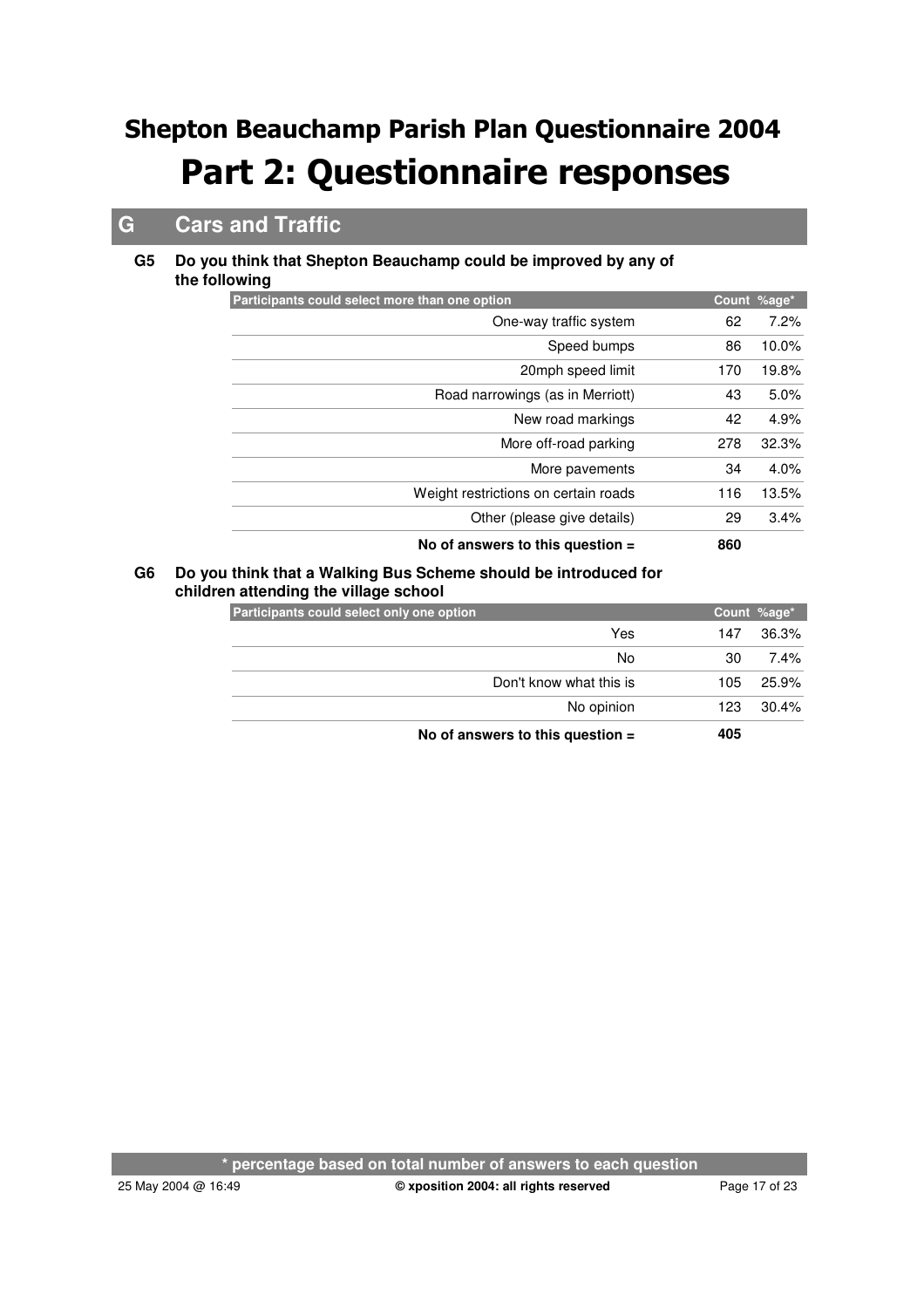### **H Housing**

#### **How do you feel about more houses being built in Shepton Beauchamp H1**

| Count %age*<br>Do not want it<br>163<br>Would welcome limited development<br>195<br>Would welcome substantial development<br>16<br>No opinion<br>44 |       | 418 | No of answers to this question $=$        |
|-----------------------------------------------------------------------------------------------------------------------------------------------------|-------|-----|-------------------------------------------|
|                                                                                                                                                     | 10.5% |     |                                           |
|                                                                                                                                                     | 3.8%  |     |                                           |
|                                                                                                                                                     | 46.7% |     |                                           |
|                                                                                                                                                     | 39.0% |     |                                           |
|                                                                                                                                                     |       |     | Participants could select only one option |

#### **If houses were to be built, what kind of accommodation should be H2 provided**

| Participants could select more than one option |     | Count %age* |
|------------------------------------------------|-----|-------------|
| Homes for young people                         | 221 | 32.7%       |
| Homes for elderly people                       | 47  | $7.0\%$     |
| Larger family homes                            | 53  | 7.9%        |
| Small family homes                             | 125 | 18.5%       |
| Shared equity homes                            | 66  | 9.8%        |
| Executive houses                               | 5   | 0.7%        |
| Homes for people with disabilities             | 29  | 4.3%        |
| Homes for single people                        | 36  | 5.3%        |
| No further homes are needed                    | 86  | 12.7%       |
| Other (please give details)                    | 7   | 1.0%        |
| No of answers to this question $=$             | 675 |             |

#### **Would you support new houses being built for sale or rent at affordable prices for Shepton Beachamp parishoners H3**

| Participants could select only one option |     | Count %age* |
|-------------------------------------------|-----|-------------|
| Yes                                       | 262 | 63.1%       |
| No                                        | 46  | 11.1%       |
| No new houses should be built             | 60  | 14.5%       |
| No opinion                                | 47  | 11.3%       |
| No of answers to this question $=$        | 415 |             |

### **H4 Are you concerned about flooding in the village**

| Participants could select only one option | Count %age*  |
|-------------------------------------------|--------------|
| Yes                                       | 210<br>51.1% |
| No                                        | 38.0%<br>156 |
| No opinion                                | 10.9%<br>45. |
| No of answers to this question $=$        | 411          |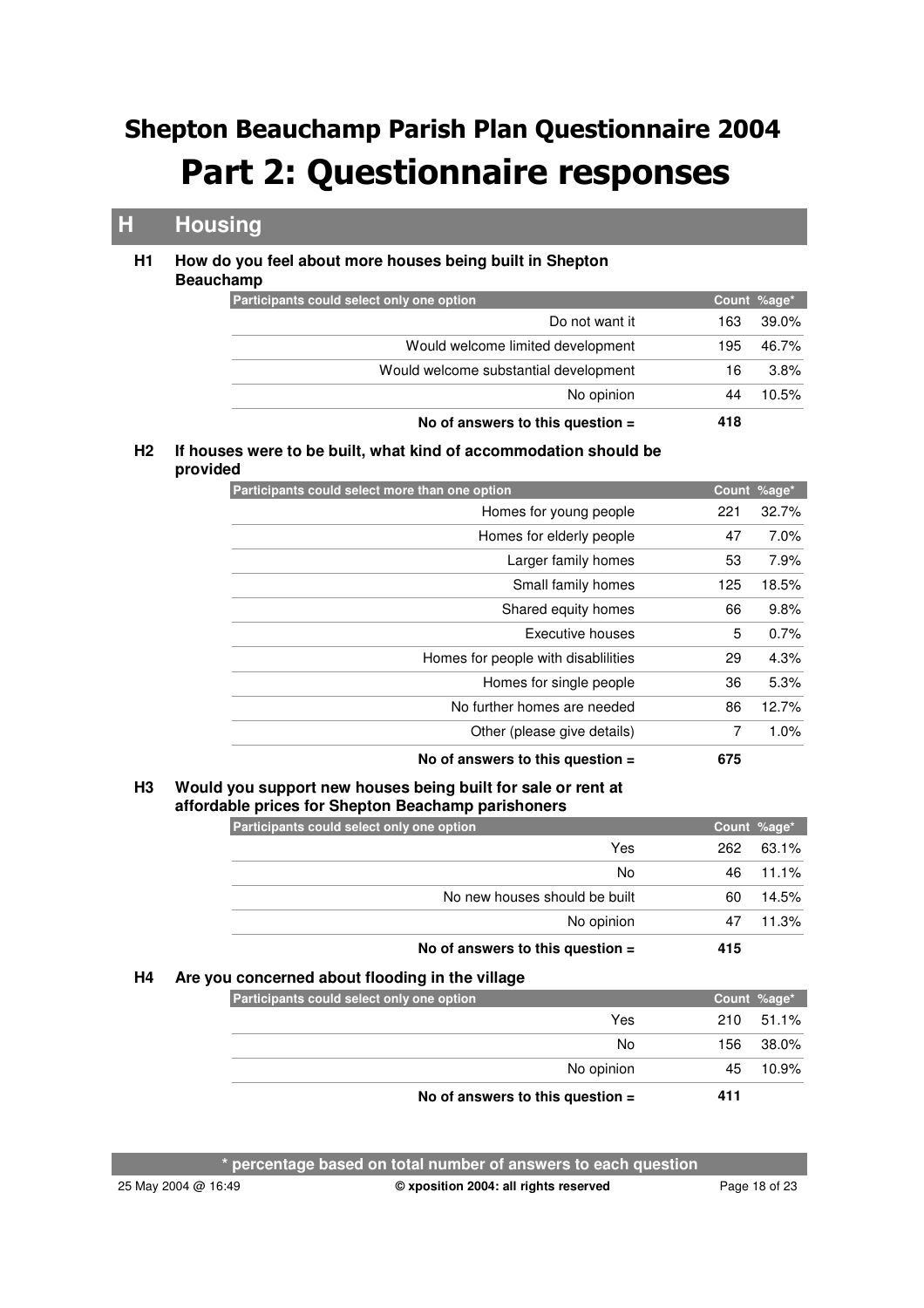## **I The Environment and the Countryside**

#### **I1 How often do you use the footpaths around Shepton Beauchamp**

| Participants could select only one option |                                    |     | Count %age* |
|-------------------------------------------|------------------------------------|-----|-------------|
|                                           | Daily                              | 119 | 28.2%       |
|                                           | Weekly                             | 84  | 19.9%       |
|                                           | Occasionally                       | 132 | 31.3%       |
|                                           | Hardly ever                        | 87  | 20.6%       |
|                                           | No of answers to this question $=$ | 422 |             |

#### **I2 In relation to footpaths - would you like to see any of the following**

| Participants could select more than one option |     | Count %age* |
|------------------------------------------------|-----|-------------|
| Path maps readily available                    | 216 | 24.9%       |
| Better maintance of stiles, gates & paths      | 157 | 18.1%       |
| Paths suitable for those with disabilities     | 124 | 14.3%       |
| Better signing                                 | 190 | 21.9%       |
| Gates which the elderly can use easily         | 164 | 18.9%       |
| Other (please give details)                    | 17  | 2.0%        |
| No of answers to this question $=$             | 868 |             |

### **I3 Are you interested in any of the following activities**

| Participants could select more than one option |     | Count %age* |
|------------------------------------------------|-----|-------------|
| Horse riding                                   | 65  | $40.1\%$    |
| Off-road cycling                               | 97  | 59.9%       |
| No of answers to this question $=$             | 162 |             |

#### **Do you feel that it would be a good idea to create bridle paths around Shepton Beauchamp? I4**

| Participants could select only one option |     | Count %age* |
|-------------------------------------------|-----|-------------|
| Yes                                       | 190 | 47.5%       |
| No                                        | 80  | 20.0%       |
| No opinion                                | 130 | 32.5%       |
| No of answers to this question $=$        | 400 |             |

#### **Do you think that more could be done to preserve and encourage wildlife around Shepton Beauchamp I5**

| Participants could select only one option |     | Count %age* |
|-------------------------------------------|-----|-------------|
| Yes                                       | 247 | 60.0%       |
| No                                        | 34  | 8.3%        |
| No opinion                                | 131 | 31.8%       |
| No of answers to this question $=$        | 412 |             |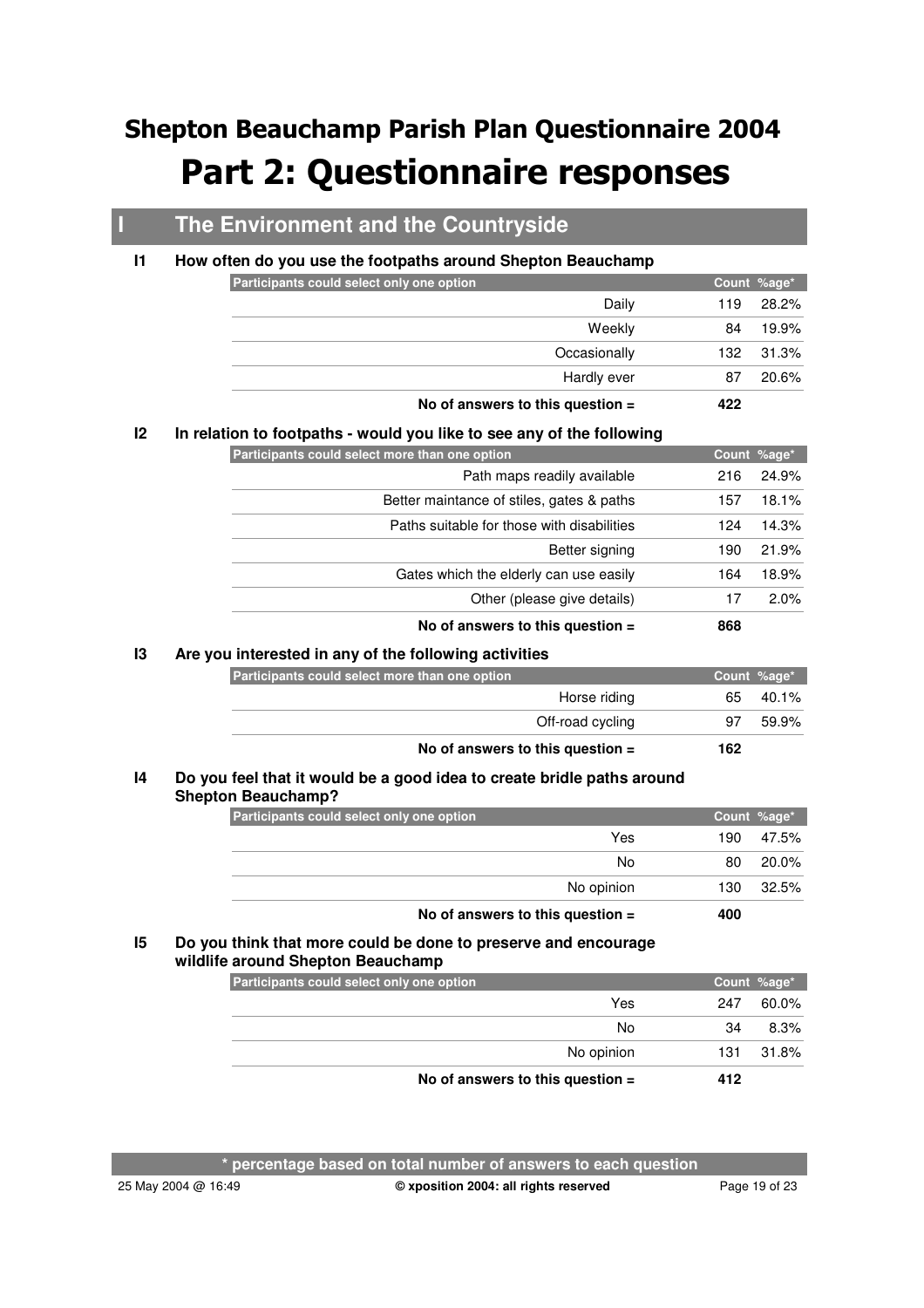## **J Young People**

#### **How often do you use the children's playground (at the recreation ground) J1**

| Participants could select only one option |                                    |     | Count %age* |
|-------------------------------------------|------------------------------------|-----|-------------|
|                                           | Daily                              | 4   | 1.0%        |
|                                           | Weekly                             | 35  | 9.1%        |
|                                           | Occasionally                       | 123 | 32.0%       |
|                                           | Hardly ever                        | 44  | 11.5%       |
|                                           | Don't use it                       | 178 | 46.4%       |
|                                           | No of answers to this question $=$ | 384 |             |

### **J2 How do you rate the facilities provided at the playground**

| Participants could select only one option |                                    |     | Count %age* |
|-------------------------------------------|------------------------------------|-----|-------------|
|                                           | Good                               | 44  | 11.7%       |
|                                           | Reasonable                         | 135 | 35.8%       |
|                                           | Poor                               | 72  | 19.1%       |
|                                           | No opinion                         | 126 | 33.4%       |
|                                           | No of answers to this question $=$ | 377 |             |

#### **If you are 18 OR UNDER, do you attend any of the following in J3**

| <b>Shepton Beauchamp</b> |
|--------------------------|
|                          |

| Participants could select more than one option |     | Count %age* |
|------------------------------------------------|-----|-------------|
| Table tennis                                   | 6   | 2.3%        |
| <b>Brownies</b>                                | 8   | 3.0%        |
| Cubs/Beavers                                   | 12  | 4.5%        |
| Music                                          | 3   | 1.1%        |
| Art                                            | 1   | 0.4%        |
| Football                                       | 9   | 3.4%        |
| Drop-in/Drop-out centre                        | 21  | 7.9%        |
| Other (please give details)                    | 7   | 2.6%        |
| I am over 18                                   | 198 | 74.7%       |
| No of answers to this question =               | 265 |             |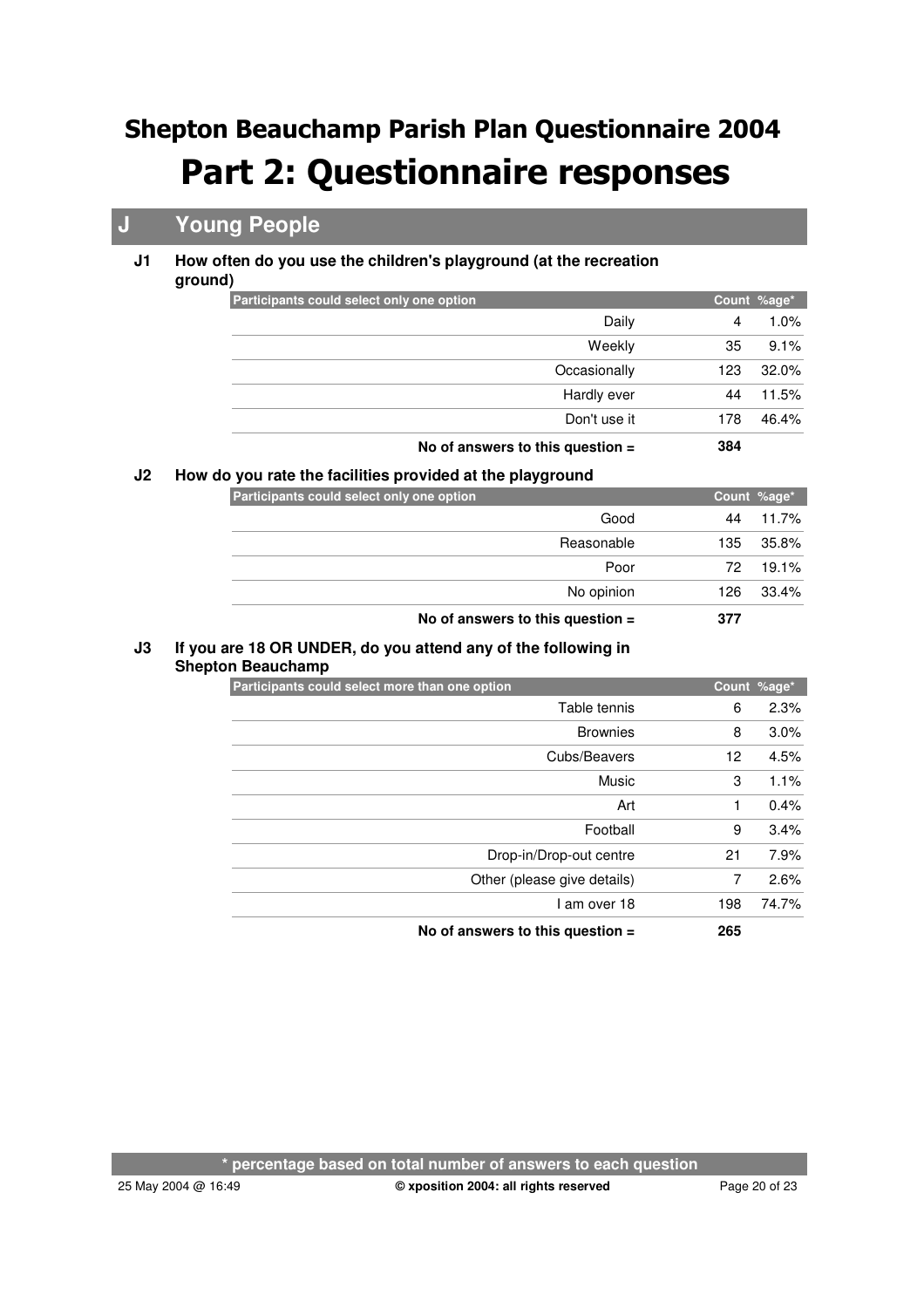## **J Young People**

#### **If you are 18 OR UNDER, would you use any of the following if they were provided J4**

| Participants could select more than one option |     | Count %age* |
|------------------------------------------------|-----|-------------|
| Internet café                                  | 15  | 4.4%        |
| Off road mountain bike area                    | 40  | 11.7%       |
| Skateboard park                                | 25  | 7.3%        |
| Hard kick-about area & basketball net          | 40  | 11.7%       |
| Youth theatre group                            | 21  | 6.2%        |
| Other (please give details)                    | 7   | 2.1%        |
| I am over 18                                   | 193 | 56.6%       |
| No of answers to this question $=$             | 341 |             |

#### **What do you think about the new youth club (Drop-in/Drop-out Centre) for 8 - 18 year olds in Shepton Beauchamp J5**

|  |  | <b>Participants could select only one option</b> |
|--|--|--------------------------------------------------|

| Participants could select only one option |     | Count %age* |
|-------------------------------------------|-----|-------------|
| Good                                      | 60  | 17.8%       |
| Reasonable                                | 11  | 3.3%        |
| Poor                                      | 9   | 2.7%        |
| Didn't know there was one                 | 33  | 9.8%        |
| Haven't used it yet but would like to     | 9   | 2.7%        |
| Not interested                            | 30  | 8.9%        |
| Not applicable                            | 186 | 55.0%       |
| No of answers to this question $=$        | 338 |             |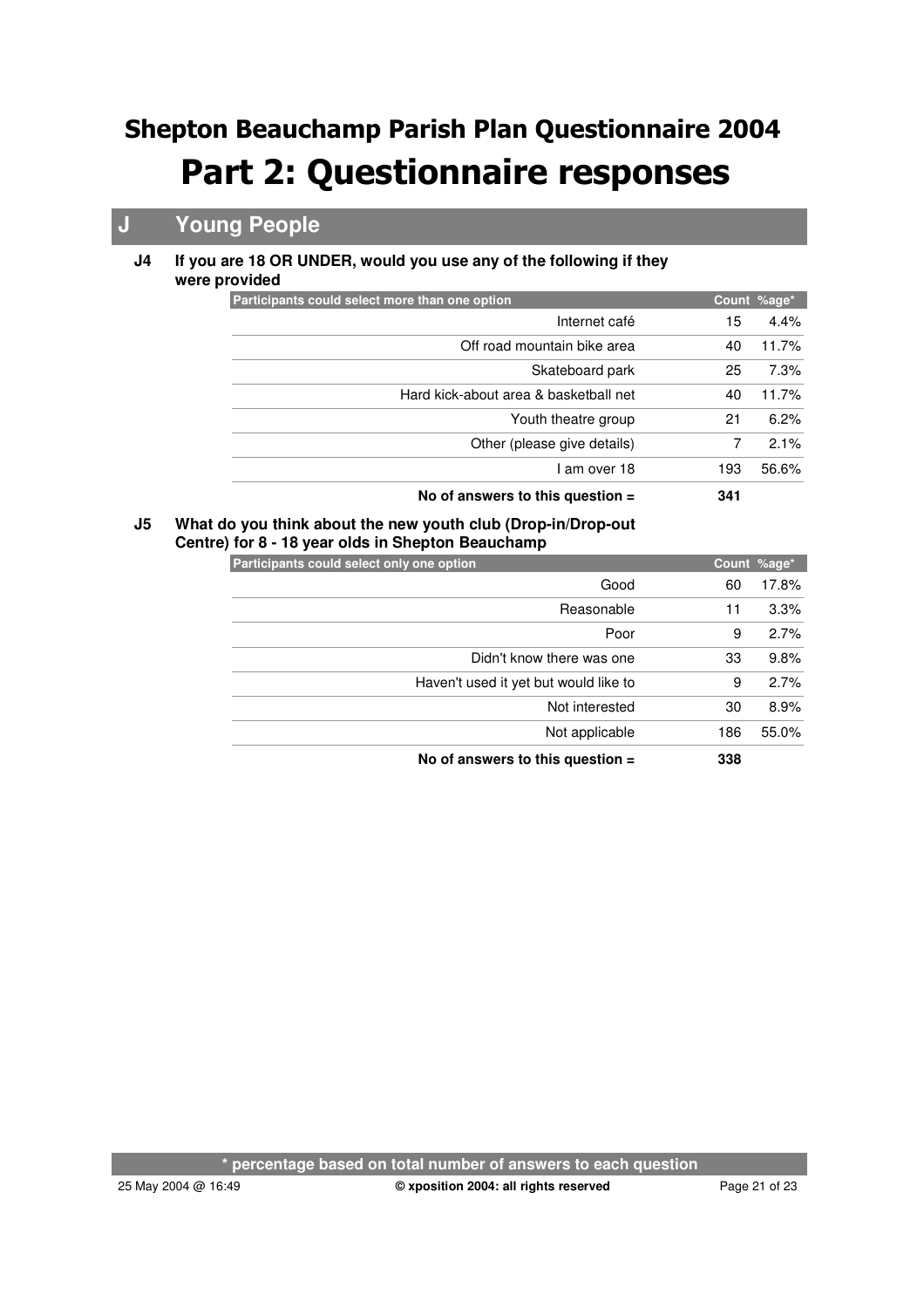## **K Education and Life Long Learning**

#### **K1 How important do you feel the village school is to the community**

| Participants could select only one option |                                    |     | Count %age* |
|-------------------------------------------|------------------------------------|-----|-------------|
|                                           | Very important                     | 388 | 90.4%       |
|                                           | Important                          | 33  | 7.7%        |
|                                           | Not very important                 |     | $0.5\%$     |
|                                           | No opinion                         | 6   | $1.4\%$     |
|                                           | No of answers to this question $=$ | 429 |             |

#### **K2 How important do you feel the playgroup is to Shepton Beauchamp**

| Participants could select only one option |     | Count %age* |
|-------------------------------------------|-----|-------------|
| Very important                            | 332 | 78.7%       |
| Important                                 | 58  | 13.7%       |
| Not very important                        | 6   | 1.4%        |
| No opinion                                | 26  | 6.2%        |
| No of answers to this question $=$        | 422 |             |

#### **Do you feel that there is a need for adult education in Shepton K3 Beauchamp**

| Participants could select only one option |            |      | Count %age* |
|-------------------------------------------|------------|------|-------------|
|                                           | Yes        | 153. | 39.4%       |
|                                           | No         | 78   | $20.1\%$    |
|                                           | No opinion | 157  | 40.5%       |
| No of answers to this question $=$        |            | 388  |             |

### **K4 If provided, would you participate in any of the following classes**

| Participants could select more than one option |     | Count %age* |
|------------------------------------------------|-----|-------------|
| Computing                                      | 87  | 15.6%       |
| Flower arranging                               | 32  | 5.7%        |
| Crafts                                         | 65  | 11.7%       |
| Health and fitness                             | 114 | 20.5%       |
| Languages                                      | 68  | 12.2%       |
| Cake decorating                                | 24  | 4.3%        |
| Arts                                           | 39  | $7.0\%$     |
| Job retraining                                 | 8   | 1.4%        |
| Home maintenance                               | 36  | 6.5%        |
| Yoga                                           | 68  | 12.2%       |
| Parenting classes                              | 9   | 1.6%        |
| Other (please give details)                    | 7   | 1.3%        |
| No of answers to this question $=$             | 557 |             |